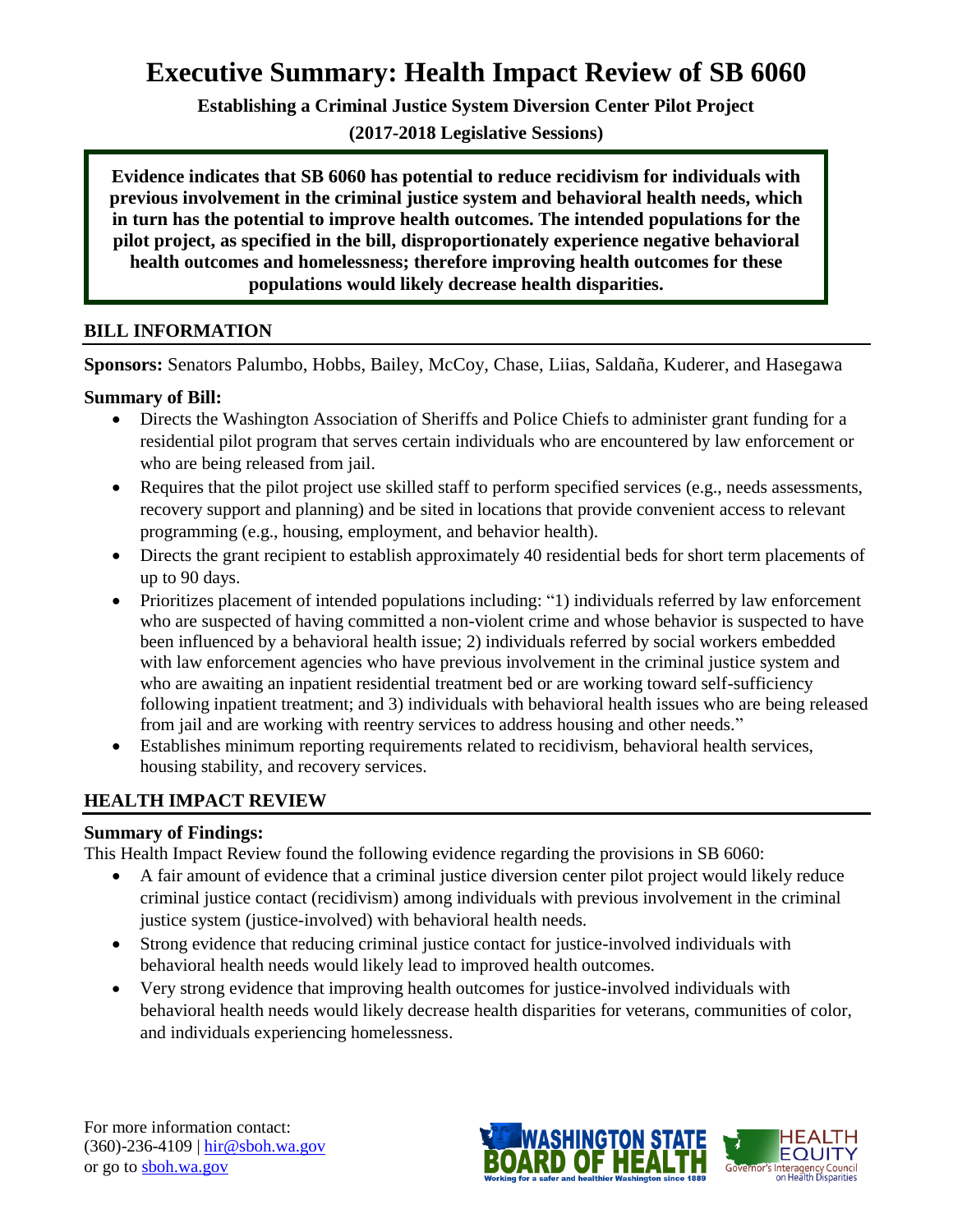# **Health Impact Review of SB 6060**

**Establishing a Criminal Justice System Diversion Center Pilot Project**

## **February 5, 2018**

Staff Contact: Caitlin Lang

## **Contents**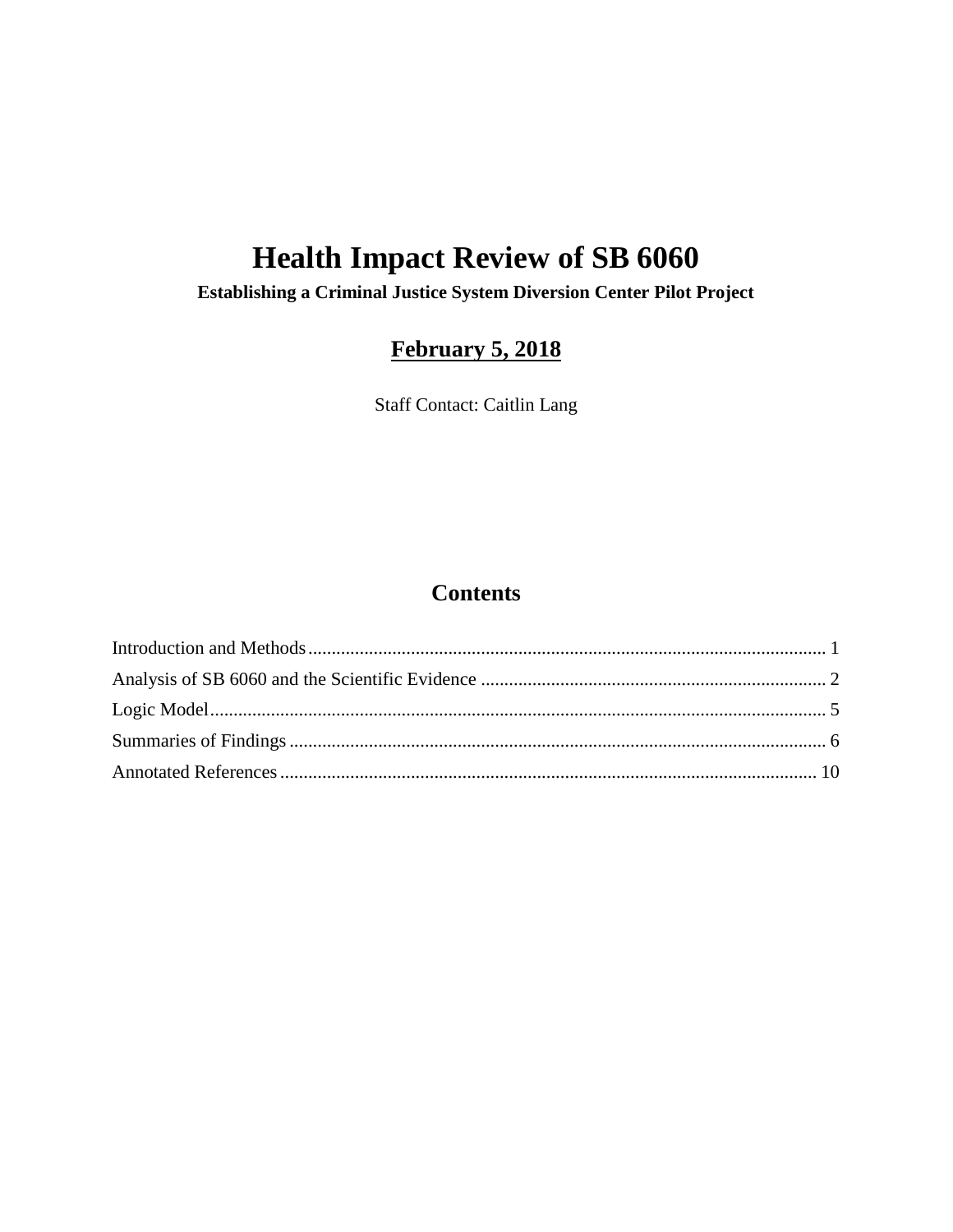## **Introduction and Methods**

<span id="page-2-0"></span>A Health Impact Review is an analysis of how a proposed legislative or budgetary change will likely impact health and health disparities in Washington State (RCW 43.20.285). For the purpose of this review 'health disparities' have been defined as the differences in disease, death, and other adverse health conditions that exist between populations (RCW 43.20.270). This document provides summaries of the evidence analyzed by State Board of Health staff during the Health Impact Review of Senate Bill 6060 [\(SB 6060\)](http://lawfilesext.leg.wa.gov/biennium/2017-18/Pdf/Bills/Senate%20Bills/6060.pdf) from the 2017-2018 legislative sessions.

Staff analyzed the content of SB 6060 and created a logic model depicting possible pathways leading from the provisions of the bill to health outcomes. We consulted with experts and contacted stakeholders with diverse perspectives on the bill. State Board of Health staff can be contacted for more information on which stakeholders were consulted on this review. We conducted objective reviews of the literature for each pathway using databases including PubMed and Google Scholar.

The following pages provide a detailed analysis of the bill including the logic model, summaries of evidence, and annotated references. The logic model is presented both in text and through a flowchart (Figure 1). The logic model includes information on the strength of the evidence for each relationship. The strength-of-evidence has been defined using the following criteria:

- **Not well researched:** the literature review yielded few if any studies or only yielded studies that were poorly designed or executed or had high risk of bias.
- **A fair amount of evidence:** the literature review yielded several studies supporting the association, but a large body of evidence was not established; or the review yielded a large body of evidence but findings were inconsistent with only a slightly larger percent of the studies supporting the association; or the research did not incorporate the most robust study designs or execution or had a higher than average risk of bias.
- **Strong evidence:** the literature review yielded a large body of evidence on the relationship (a vast majority of which supported the association) but the body of evidence did contain some contradictory findings or studies that did not incorporate the most robust study designs or execution or had a higher than average risk of bias; or there were too few studies to reach the rigor of 'very strong evidence'; or some combination of these.
- **Very strong evidence:** the literature review yielded a very large body of robust evidence supporting the association with few if any contradictory findings. The evidence indicates that the scientific community largely accepts the existence of the association.

The annotated references are only a representation of the evidence and provide examples of current research. In some cases only a few review articles or meta-analyses are referenced. One article may cite or provide analysis of dozens of other articles. Therefore the number of references included in the bibliography does not necessarily reflect the strength-of-evidence. In addition, some articles provide evidence for more than one research question so they are referenced multiple times.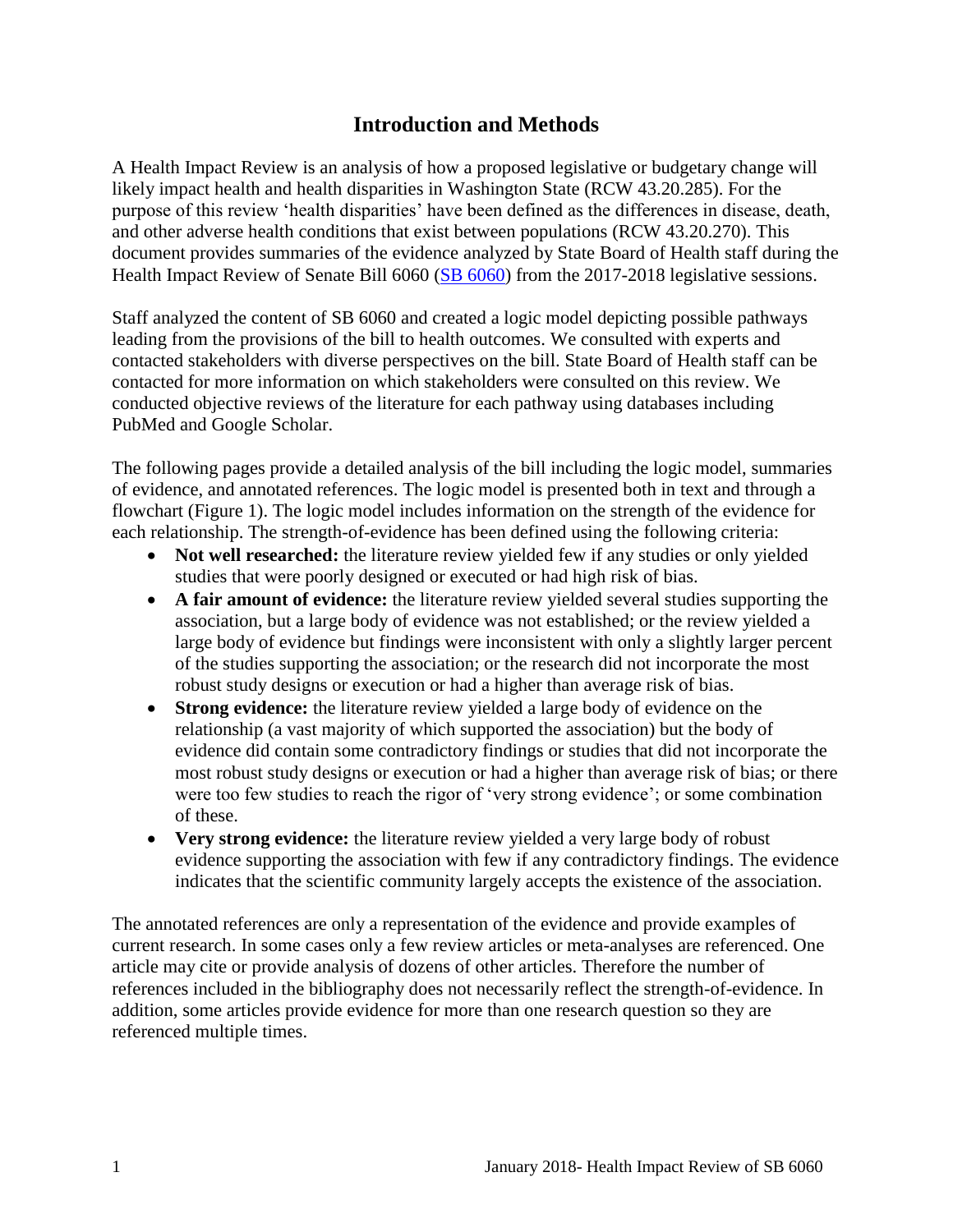## **Analysis of SB 6060 and the Scientific Evidence**

#### <span id="page-3-0"></span>*Summary of relevant background information*

- The term behavioral health refers to "the full range of mental and emotional well-being—from day-to-day challenges of life, to treating mental health and substance use disorders."<sup>1</sup>
- Prebooking or precharge diversion initiatives allow law enforcement to exercise discretion in determining the appropriateness of diverting an individual into mental health treatment or connection with other services in lieu of arrest or laying of criminal charges. 2
- Snohomish County has an established partnership between law enforcement, human services, prosecutors, and defense attorneys. Outreach efforts are underway to assist people experiencing homelessness and substance addiction in getting into treatment and subsequent housing. The program's capacity is currently limited by available bed space.<sup>3</sup>
- Snohomish County is consulting Pioneer Human Services to implement an evidence-based diversion model.

#### *Summary of SB 6060*

- Directs the Washington Association of Sheriffs and Police Chiefs to administer grant funding for a residential pilot program that serves certain individuals who are encountered by law enforcement or who are being released from jail.
- Requires that the pilot programs use skilled staff to perform specified services (e.g., needs assessments, recovery support and planning) siting in locations that provide convenient access to relevant programming (e.g., housing, employment, and behavior health)
- Directs the grant recipient to establish approximately 40 residential beds for short term placements of up to 90 days.
- Prioritizes placement of intended populations including: "1) individuals referred by law enforcement who are suspected of having committed a non-violent crime and whose behavior is suspected to have been influenced by a behavioral health issue; 2) individuals referred by social workers embedded with law enforcement agencies who have previous involvement in the criminal justice system and who are awaiting an inpatient residential treatment bed or are working toward self-sufficiency following inpatient treatment; and 3) individuals with behavioral health issues who are being released from jail and are working with reentry services to address housing and other needs."
- Establishes minimum reporting requirements related to recidivism, behavioral health services, housing stability, and recovery services.

#### *Health impact of SB 6060*

Evidence indicates that SB 6060 has potential to reduce recidivism for individuals with previous involvement in the criminal justice system and behavioral health needs, which in turn has the potential to improve health outcomes. The intended populations for the pilot project, as specified in the bill, disproportionately experience negative behavioral health outcomes and homelessness; therefore, improving health outcomes for these populations would likely decrease health disparities.

#### *Pathways to health impacts*

The potential pathways leading from the provisions of SB 6060 to decreased health disparities are depicted in Figure 1. There is a fair amount of evidence that a criminal justice diversion center that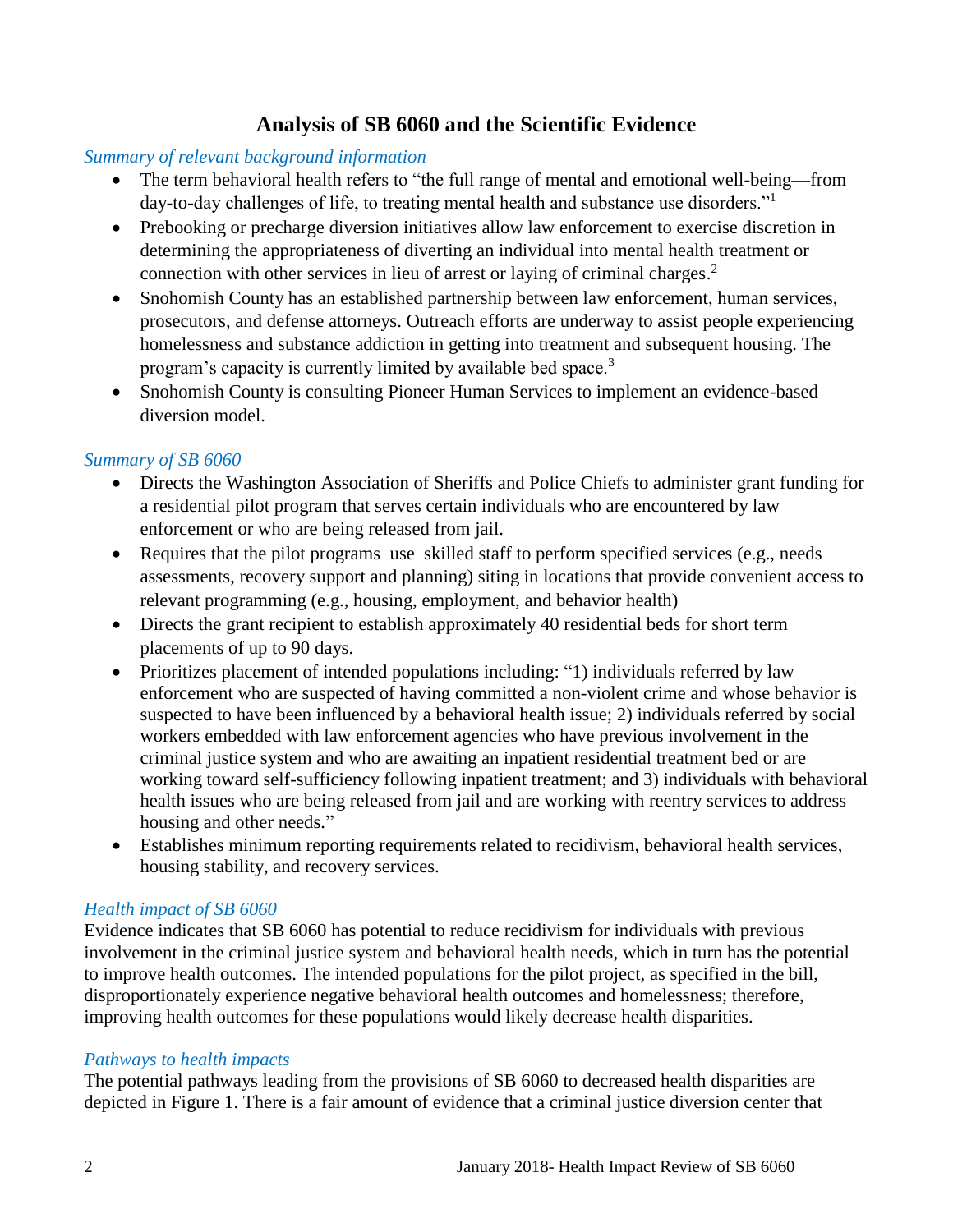includes the provisions outlined in SB 6060 would likely reduce criminal justice contact (recidivism) for justice-involved individuals with behavioral health needs.<sup>[2,](#page-11-0)[4-7](#page-11-1)</sup> There is strong evidence that reducing criminal justice contact would likely improve health outcomes for a number of individual and intergenerational health indicators including depression, life dissatisfaction, heavy drinking status, and smoking status.<sup>8-11</sup> There is very strong evidence that improving health outcomes for justice-involved individuals with behavioral health needs would likely decrease health disparities for individuals experiencing homelessness,  $30,12,13$  $30,12,13$  $30,12,13$  communities of color,  $12,14,17,21,24-29$  $12,14,17,21,24-29$  $12,14,17,21,24-29$  $12,14,17,21,24-29$  $12,14,17,21,24-29$  and veterans.  $14-19$ 

Due to time limitations we only researched the most direct connections between the provisions of the bill and decreased health disparities and did not explore the evidence for all possible pathways. Similarly, due to limited capacity we did not evaluate evidence for each individual component of the diversion center pilot described in the bill, but rather evaluated systematic reviews of relevant diversion programs in general. For example, potential pathways that were not researched include:

- Evidence for how implementing a criminal justice diversion center may impact use of crisis and emergency medical services.
- Evidence for how implementing a housing assistance program, specifically, may influence recidivism and use of crisis and emergency medical services.<sup>[6,](#page-12-0)[20](#page-18-1)</sup>

## *Magnitude of impact*

Through SB 6060, the legislature intends to test and evaluate the effectiveness of law enforcement and human services partnerships in addressing the needs of individuals who have frequent contact with law enforcement and are often homeless and impacted by behavioral health issues (e.g., opioid-use). Pilot diversion center sites will provide participants centralized access to resources to meet critical needs, including housing, behavioral health treatment, employment, and connection to other services. If successful, the pilot program will establish a template for use by other jurisdictions within Washington.

While it is unclear how many people will be served by the pilot program, data on homelessness and opioid overdose deaths reveal a high need for the populations identified in the proposal. A Department of Social and Health Services (DSHS) analysis of 2016 data from the Department of Commerce show that 42,128 Washington residents were homeless (living in an emergency shelter or unsheltered) and an additional 99,518 were unstably housed (e.g., couch surfing).<sup>18</sup> Of those experiencing homelessness ages 18 and older, 14,240 had a mental health treatment need; 13,574 had a substance use disorder treatment need; and 9,372 had a co-occurring mental health and substance use treatment need. Vital statistics data indicate that between 2013 and 2015 in Washington State, 1,852 individuals died from an opioid overdose.<sup>21</sup> Approximately 987 of these individuals died from prescription opioid overdose. The counties with the highest rates of opioid-related deaths between 2013-2015 were Clallam County (27 individuals, 13.5/100,000 [CI 95% 8.6-19.5/100,000] ), Cowlitz County (40 individuals, 12.6/100,000 [CI 95% 8.9-17.0/100,000]), Skagit County (43 individuals, 12.5/100,000 [CI 95% 9.0-16.6/100,000), Douglas County (13 individuals, 11.9/100,000 [CI 95% 6.3-19.3/100,000]), and Snohomish County (277 individuals,  $11.7/100,000$  [CL 95% 10.4-13.2/100,000]).<sup>21</sup> Spokane County and Pierce County ranked 13<sup>th</sup> among counties with the highest rates of opioid-related deaths (125 individuals, 8.8/100,000 [CI] 95% 7.3-10.4/100,000]; 224 individuals, 8.8/100,000 [CI 95% 7.7-10.0], respectively).<sup>21</sup> Rates were calculated per 100,000, age-adjusted for the United States 2000 population.

Based on 2017 population data from the Office of Financial Management, Snohomish County (City of Everett) meets the pilot project location criteria established by SB  $6060$ .<sup>22</sup> Snohomish County 2016 data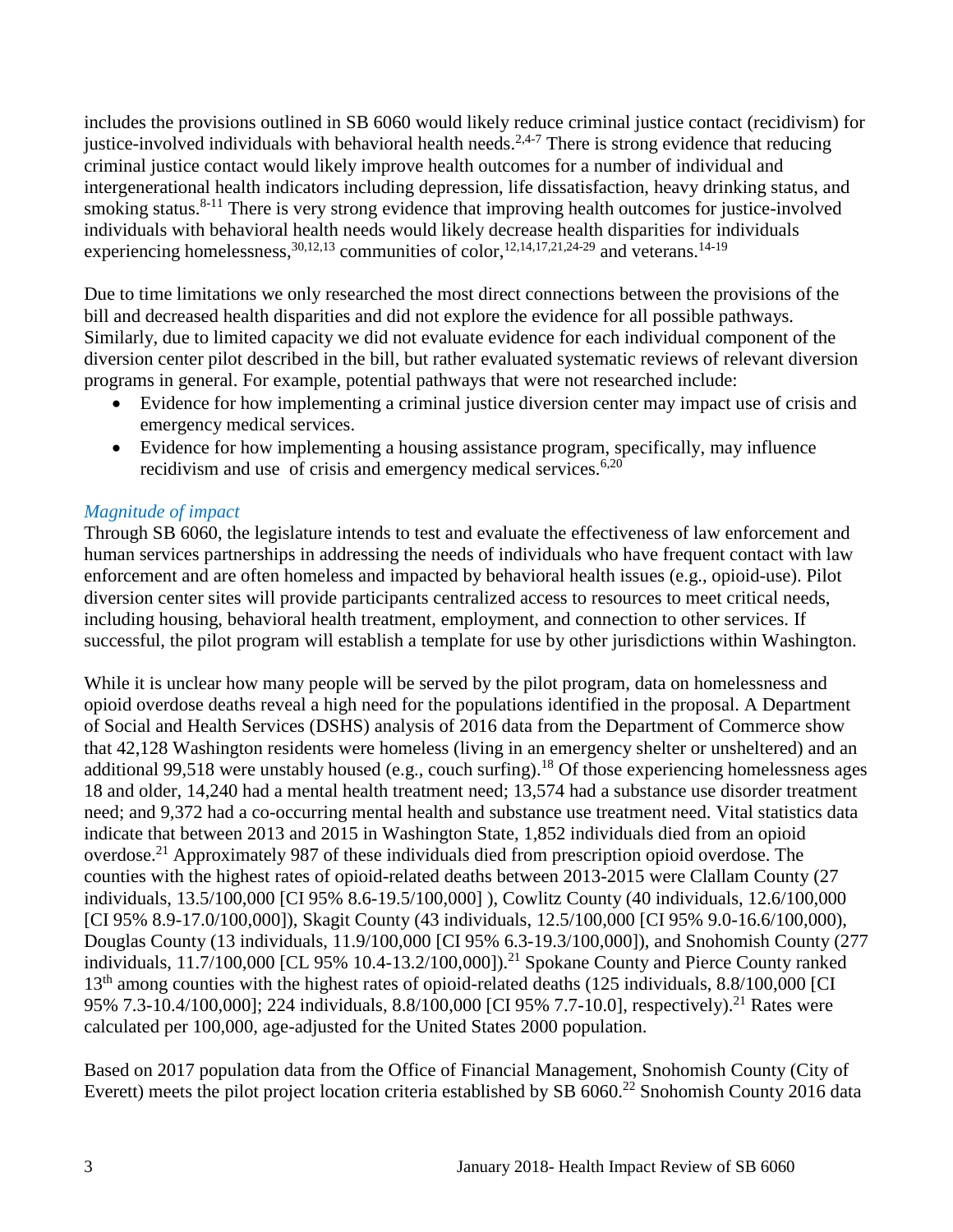show a homeless population of 3,840.<sup>18</sup> The proposed Snohomish County diversion center pilot project site would repurpose a work-release center closed last year to operate the program with 44 beds.<sup>3</sup> Although it is unclear what overall population the diversion centers will serve or how many participants will use the various services, Snohomish County officials estimate the center would serve more than 300 people per year through medicated assisted treatment.<sup>3</sup>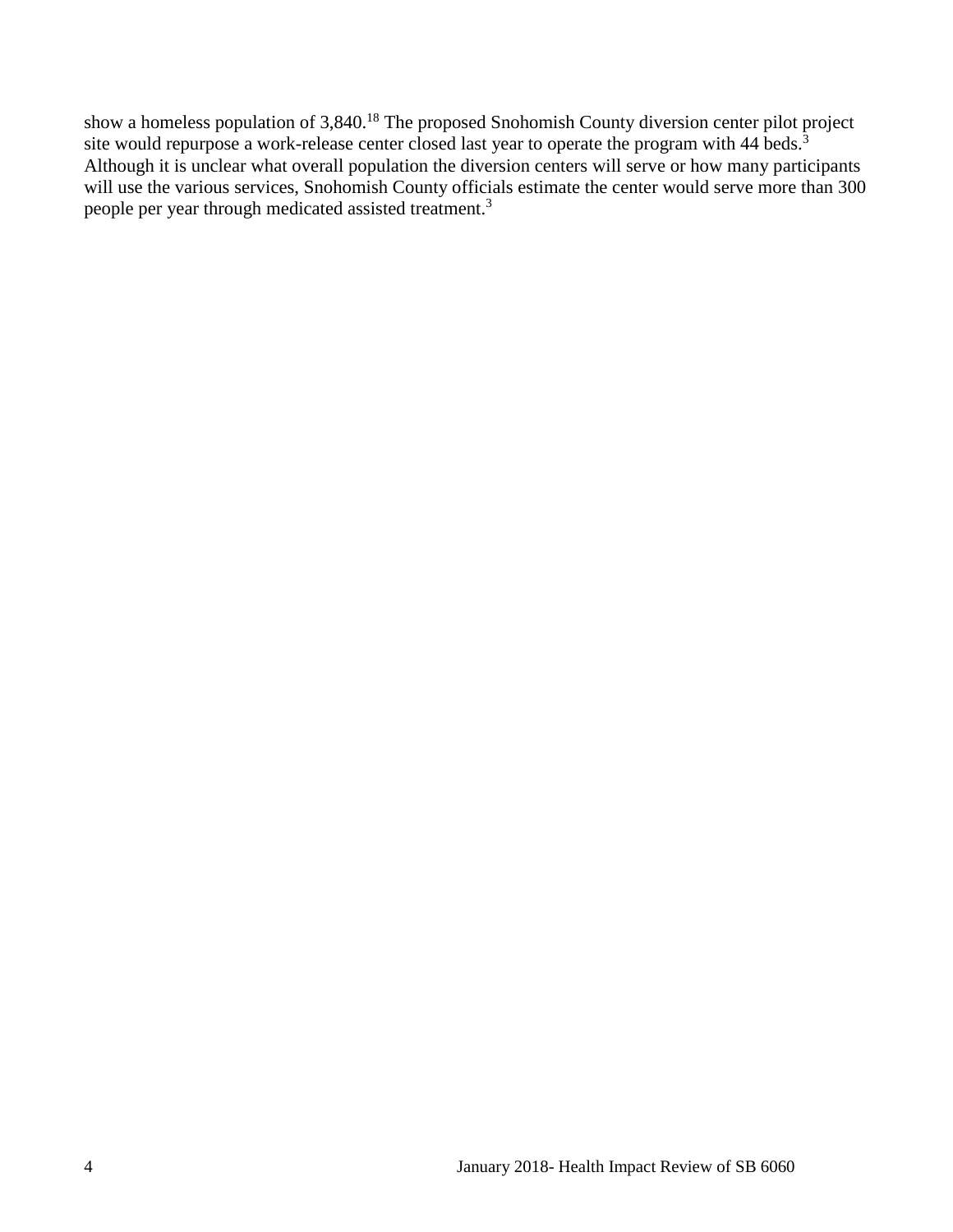## **Logic Model**

<span id="page-6-0"></span>

**Figure 1 Senate Bill 6060 Establishing a Criminal Justice System Diversion Center Pilot Project**

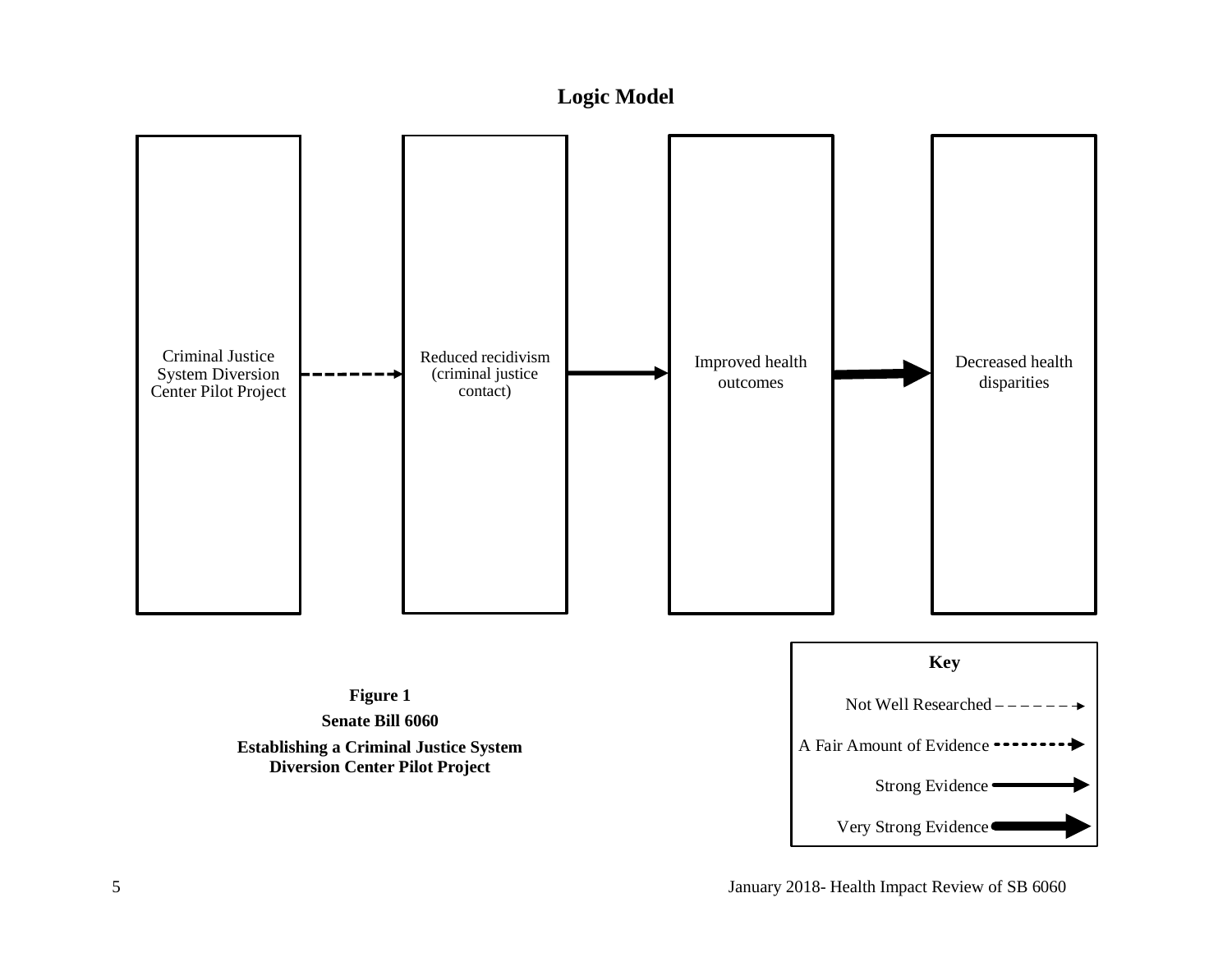## **Summaries of Findings**

#### <span id="page-7-0"></span>**Will establishing a criminal justice system diversion center pilot project reduce recidivism (criminal justice contact)?**

There is a fair amount of evidence indicating that a criminal justice system diversion center, as outlined in SB 6060, will likely lead to reduced recidivism. While there are many different types of diversion initiatives, programs generally aim to address underlying behavioral health concerns in order to maximize an individual's opportunity for success and to minimize the likelihood of recidivism.<sup>23</sup> There is a growing body of evidence that evaluates various program types and associated outcomes including criminal justice contact and recidivism.<sup>[5,](#page-12-1)[24](#page-20-0)</sup> A 2009 systematic review of diversion initiatives (prebooking and postbooking models) did not find sufficient evidence to support the use of prebooking diversion to reduce recidivism among individuals with serious mental illness.<sup>[2,](#page-11-0)[25](#page-20-1)</sup> However, available evidence supported the use of prebooking programs to reduce the amount of time those with mental health disorders spend in custody.<sup>[2](#page-11-0)[,24](#page-20-0)</sup> A 2016 review of diversion programs conducted for the State of Washington Office of Financial Management found evidence from the limited research available that suggests, in general, diverting people with behavioral health needs from jail to community-based services has the potential to reduce involvement with the criminal justice system.<sup>6</sup> Authors concluded that additional research was necessary to evaluate the effectiveness of program components and their association with specific outcomes.

More recently, a nonrandomized controlled evaluation was completed to determine the impact of Seattle's Law Enforcement Assisted Diversion (LEAD) program on recidivism. The first known program of its kind in the United States, LEAD is a prebooking diversion program specifically designed for substance users who are suspected of drug and prostitution offenses.<sup>4-6</sup> The program offers mental health services, substance use treatment, employment assistance, housing support, access to community health services, and linkages to other services. Researchers found that, compared to individuals going through the typical criminal justice system, LEAD participants had 60% lower odds of arrest during the six months following evaluation entry; and 58% lower odds of arrest and 39% lower odds of being charged with a felony over the longer term. <sup>5</sup> Further analysis of the LEAD program found that housing and employment serve as independently predictive and protective factors against arrest. For each additional month housed, participants were 17% less likely to have been arrested during the 6-month follow-up period.<sup>4</sup> Similarly, for each additional month of employment, participants were 33% less likely to have been arrested.<sup>4</sup> Other studies that either focus on a single component (e.g., supportive housing) of the proposed diversion center or evaluate a different type of diversion program (e.g., behavioral health courts) have found evidence that interventions which address issues of housing, co-occurring substance abuse issues, mental health treatment, and social assistance can reduce criminal recidivism.<sup>[4,](#page-11-1)[7,](#page-13-0)[20,](#page-18-1)[26](#page-21-0)</sup> Therefore, establishment of a criminal justice system diversion center pilot project, including use of skilled staff, proximity to housing, employment, behavioral health, and other services, would likely reduce recidivism.

#### **Will reducing recidivism (criminal justice contact) lead to improved health outcomes?**

There is very strong evidence indicating that involvement in the justice system is linked to poor health outcomes.<sup>[11,](#page-15-1)[27-32](#page-21-1)</sup> However, the majority of research compares outcomes experienced by justice-involved individuals to outcomes experienced by those without a history of criminal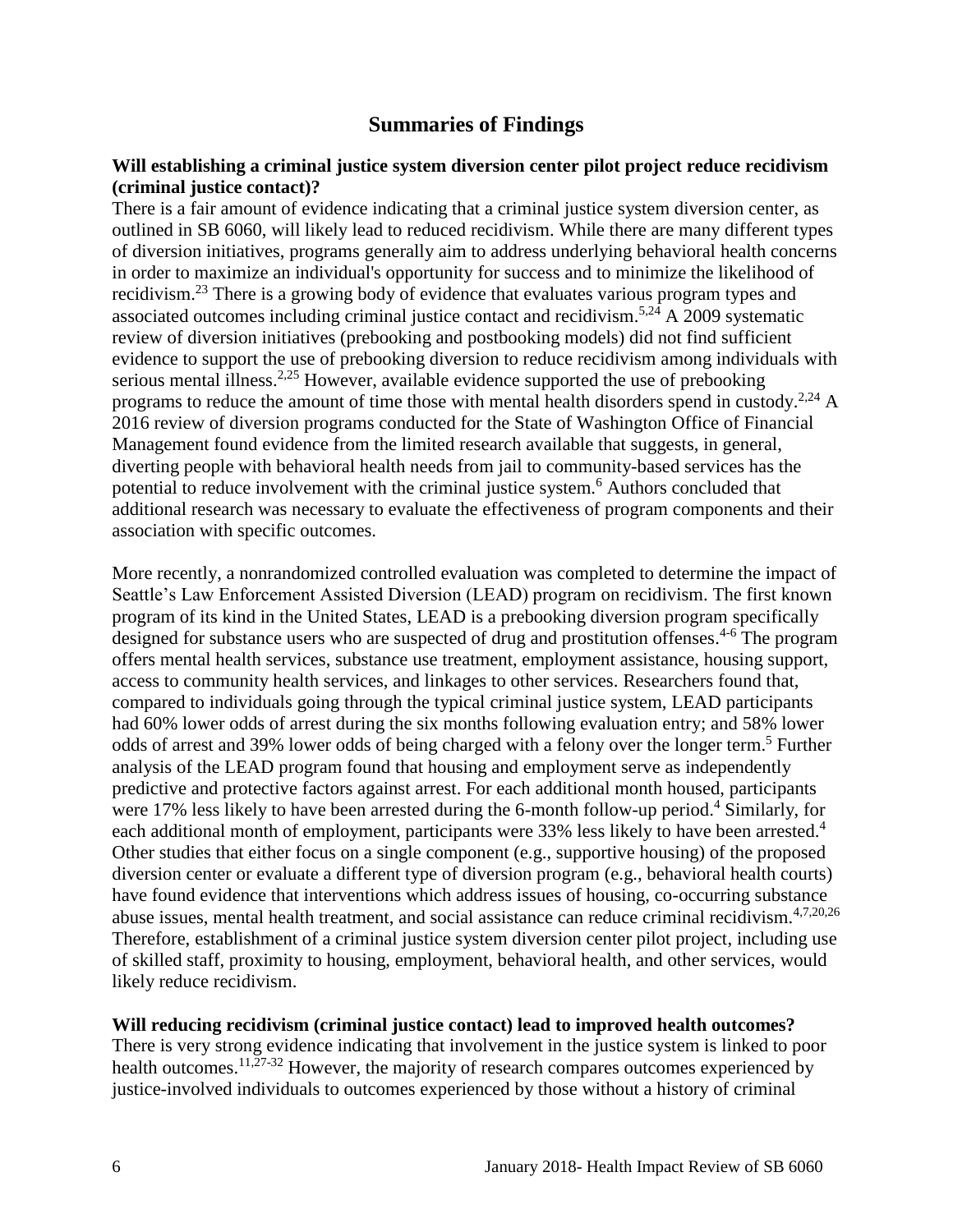justice contact. By definition, many of the populations prioritized by the pilot program will have had previous contact with the criminal justice system, so the literature may not be fully generalizable. Therefore, for the purposes of this analysis, there is strong evidence that reducing recidivism for pilot program participants will likely improve health outcomes.

Criminal justice contact can be measured by a number of indicators including, but not limited to, arrest, conviction, and incarceration.<sup>[9,](#page-14-0)[33](#page-23-0)</sup> There is a large body of evidence that supports the association between incarceration and poor health outcomes. Although individuals who are incarcerated may see some health benefits during incarceration, they also experience chronic medical conditions, infectious diseases, lower self-rated health, increased psychiatric disorders, and a greater risk of mortality upon release.<sup>[8,](#page-13-1)[33,](#page-23-0)[34](#page-23-1)</sup> Research shows that those with a history of incarceration have a significantly greater likelihood of major depression, life dissatisfaction, and mood disorders when compared to individuals who do not have a history of incarceration<sup>[8](#page-13-1)[,9](#page-14-0)</sup> and that effects persist after release. Analysis of a contemporary cohort's criminal justice contact and mental health over time found arrest and incarceration, but not conviction, are independently associated with poor mental health.<sup>9</sup>

In addition to the literature that demonstrates an association between criminal justice involvement and physical and mental health outcomes, a growing body of research examines the intergenerational effects of incarceration and criminal justice contact. Multivariate analyses (adjusted for demographic, socioeconomic, and familial characteristics) found parental incarceration is independently associated with five health indicators for children: 1) learning disabilities; 2) Attention Deficit Disorder/Attention Deficit Hyperactivity Disorder;3) behavior or conduct problems;4) developmental delays; 5) speech or language problems.<sup>34</sup> An analysis of adverse childhood experiences (ACE) found having a household member incarcerated may have health consequences that persist into adulthood.<sup>10</sup> Controlling for age, sex, education, race/ethnicity, and other ACEs, researchers found people who had a household member incarcerated during their childhood had higher odds of being a current smoker (AOR=1.5) and higher odds of heavy drinking (AOR=1.39). Therefore, reducing criminal justice contact for justice-involved individuals with behavioral health needs has the potential to lead to improved health outcomes across generations.

#### **Will improved health outcomes lead to decreased health disparities among justice-involved individuals with behavioral health needs?**

There is very strong evidence that improving health outcomes for justice-involved individuals with behavioral health needs served by the diversion center program sites would likely decrease health disparities.<sup>[12,](#page-15-0)[13,](#page-16-0)[35-39](#page-24-0)</sup> Data indicate that more than half of inmates in the U.S. have a mental health disorder and between 16-24% experience serious mental illness (e.g. chronic depression, bipolar disorder, and schizophrenia).<sup>[25,](#page-20-1)[40](#page-25-0)</sup> Specifically in Washington, a study from 2002 revealed that 16% of individuals in the state who were receiving publicly-funded mental health services had at least one felony conviction, a rate over twice that of the general population.<sup>41</sup> Furthermore, almost three-quarters of incarcerated adults with serious mental health disorders have a co-occurring substance use/dependence disorder, as compared with 25% of those with mental health disorders in community samples.<sup>25</sup> While a relatively small subset of the population, individuals with co-occurring serious mental health and substance use disorders are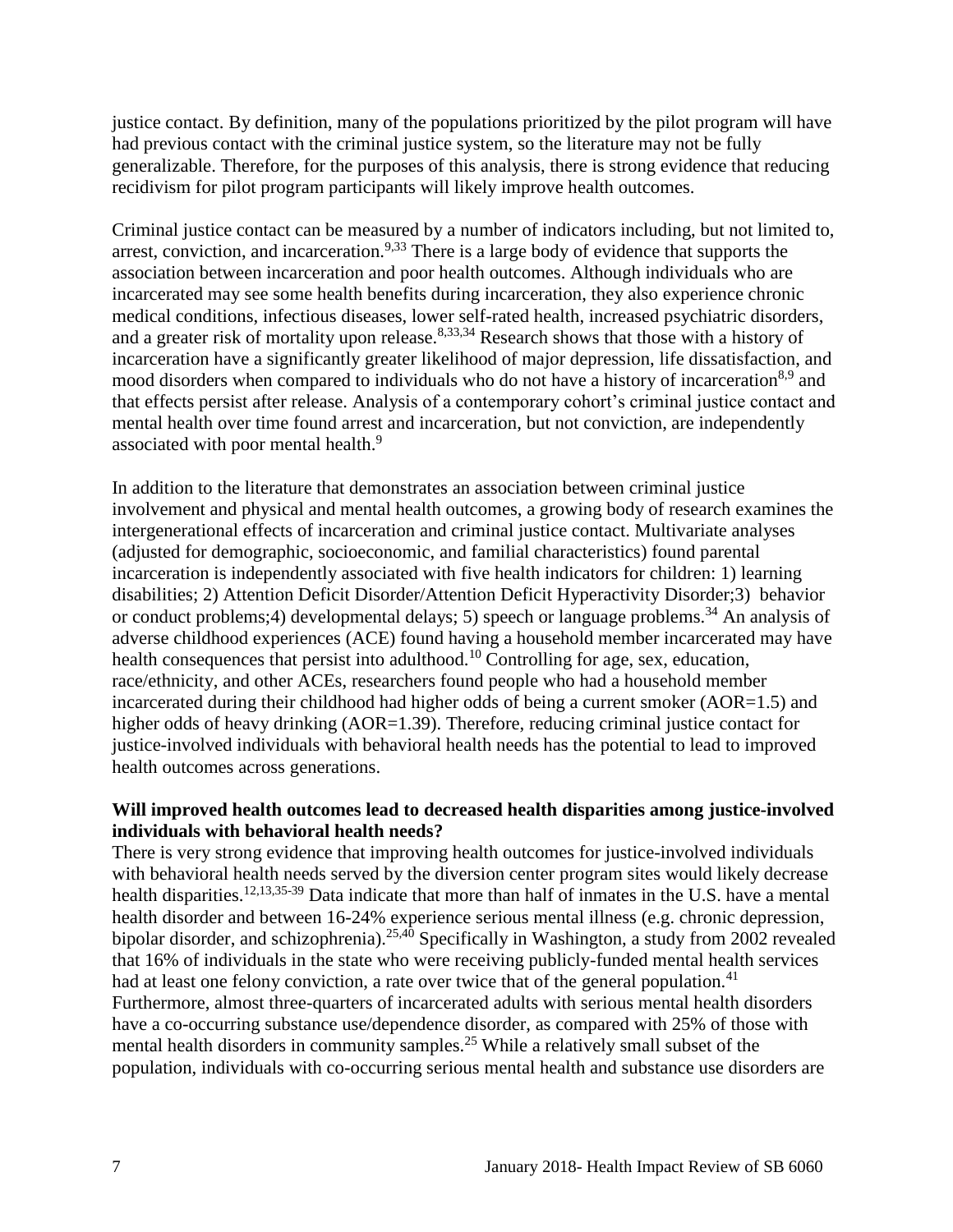at higher risk for co-morbid sexually transmitted diseases, homelessness, suicide, and numerous functional problems. $25$ 

Evidence indicates that individuals who experience behavioral health needs and homelessness as well as people of color and veterans are disproportionately represented in the criminal justice system.<sup>[14-17](#page-16-1)[,19](#page-17-1)[,40](#page-25-0)[,42-45](#page-26-0)</sup> Each identity or experience (race/ethnicity, behavioral health need, homelessness, and veteran status) is individually associated with health disparities. Therefore, health disparities associated with justice involvement are inextricably interconnected to these other experiences. This interconnectedness creates a system of overlapping exposures, which compound an individual's increased likelihood of experiencing health disparities. For example, data show that justice-involved individuals with mental health needs often cycle between jail and homelessness, in part because they lack access to case management, treatment, and rehabilitation services in the community.<sup>[6,](#page-12-0)[17](#page-17-0)</sup> By prioritizing justice-involved individuals with behavioral health needs, SB 6060 has the potential to improve health outcomes for populations disproportionately represented in the criminal justice system, which has the potential to decrease health disparities by homelessness status, race/ethnicity, and veteran status.

#### *Disparities by homelessness*

Individuals experiencing homelessness are disproportionately affected by the criminal justice system and behavioral health needs.<sup>[12](#page-15-0)[,13](#page-16-0)[,17](#page-17-0)[,46](#page-27-0)</sup> One study found that 15.3% of the U.S. jail population experienced homelessness in the year prior to incarceration.<sup>45</sup> Data also suggest that upon release from prison, former incarcerated individuals experience homelessness at a rate higher than the general population, which can have lasting impacts on their mental and physical health.<sup>[26,](#page-21-0)[40](#page-25-0)</sup> Moreover, evidence from a peer-reviewed literature review shows that in addition to health issues such as nutrition disorders, higher rates of respiratory disorders, skin and dental problems, infectious diseases, and injuries due to environmental exposure, accident, and violence, individuals experiencing homelessness also have high rates of mental illness.<sup>6</sup> The National Alliance to End Homelessness estimates that approximately 50% of individuals experiencing homelessness also experience a mental health issue, and close to 25% experience serious mental disorders such as chronic depression, bipolar disorder, and schizophrenia.<sup>46</sup> Washington specific data (2016) indicate that of those experiencing homelessness ages 18 and older, 14,240 had a mental health treatment need; 13,574 had a substance use disorder treatment need; and 9,372 had a co-occurring mental health and substance use treatment need.<sup>18</sup> As a result, improving health outcomes for individuals involved with the criminal justice system who experience behavioral health needs has the potential to decrease health disparities among those experiencing homelessness.

#### *Disparities by race/ethnicity*

American Indian/Alaska Native (AI/AN) populations are disproportionately represented in the criminal justice system<sup>44</sup> and are more likely to die from drug overdose.<sup>47-51</sup> Washington state data from 2012-2016 indicate that AI/AN populations have the highest drug overdose death rates in the state.<sup>47</sup> Data further indicate that this association remains true for overdoses specifically related to opioids in Washington. Vital statistics data from 2011-2013 show that AI/AN populations are significantly more likely to be victims of fatal opioid overdose than any other racial/ethnic group.<sup>50</sup> This is true for both prescription and non-prescription opioids. Finally, data show that AI/ANs have significantly higher death rates than most other subpopulations.<sup>51</sup> By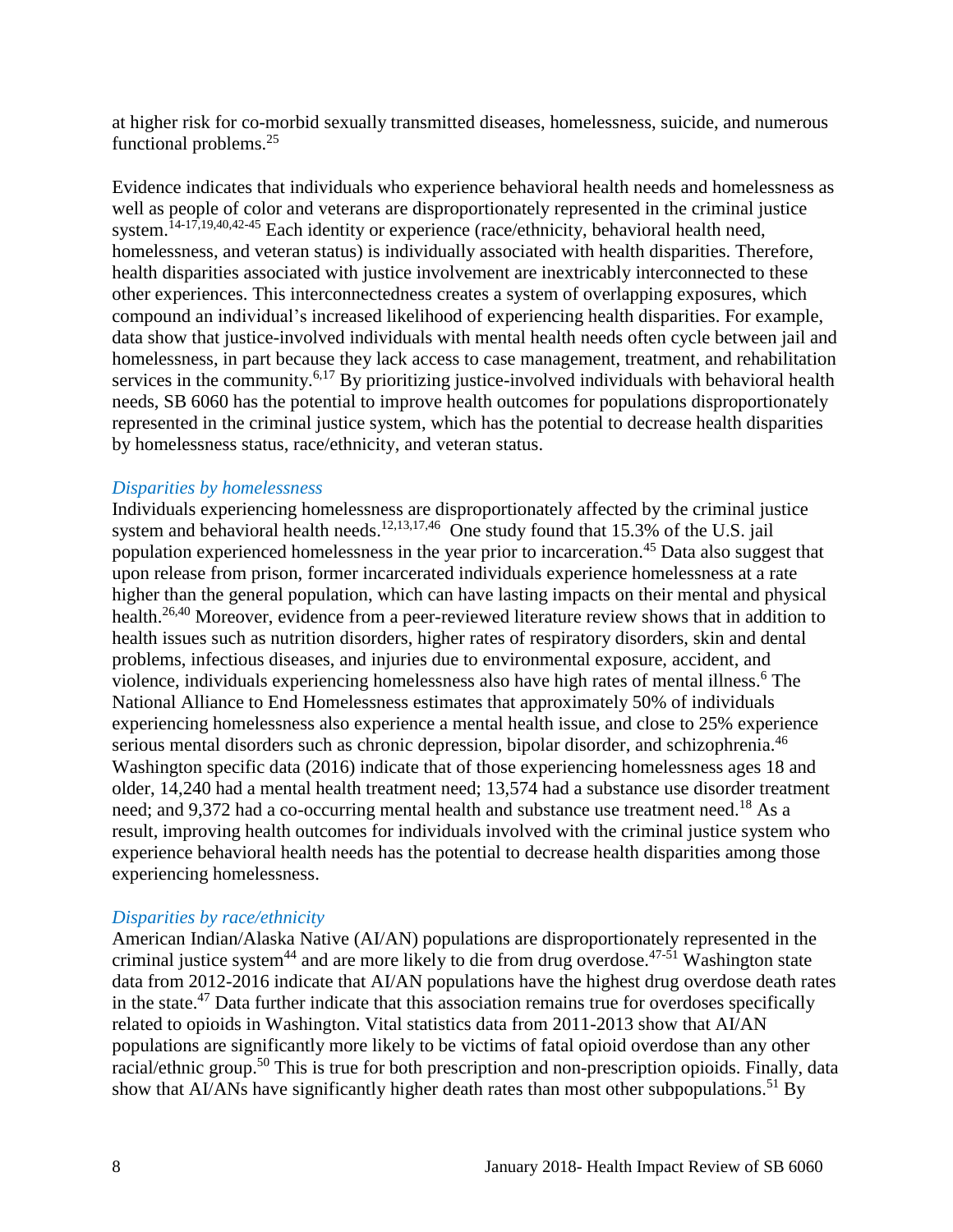increasing access to substance use treatment, SB 6060 could help decrease the disproportionate negative impact of opioid overdoses. In turn, it may help decrease disparities experienced by AI/AN populations both for opioid overdose fatalities and for death rates in general.

Data has shown that communities of color also experience worse health outcomes than their counterparts for many health measures. In Washington, data indicate that AI/AN and black residents had some of the highest age-adjusted death rates and shortest life expectancies at birth compared to other groups in the state.<sup>51</sup> Further, compared to white communities in Washington, communities of color also have higher rates of current tobacco use, diabetes, obesity, and poorer self-reported overall health and mental health. $41,52-55$  $41,52-55$  Additional evidence suggests that communities of color are less likely to receive needed mental health treatment and more likely to receive poor-quality care when they do receive treatment.<sup>38</sup> Since communities of color are disproportionately represented among justice-involved individuals and those experiencing homelessness, populations more likely to be served by the diversion program pilots, by improving health outcomes for these populations, SB 6060 would have the potential to decrease health disparities by race/ethnicity.

#### *Disparities by veteran status*

<span id="page-10-0"></span>Veterans also disproportionately experience the interconnectivity between homelessness, mental health disorders, and criminal justice system involvement.<sup>17</sup> Overall, evidence indicates that veterans are more likely to be diagnosed with a serious mental illness, to experience comorbidity with another mental health concern, and to experience high rates of cardiovascular disease and tobacco use than non-veterans.<sup>[14](#page-16-1)[,16](#page-17-2)</sup> These conditions are exacerbated by homelessness, and 11% of the homeless population nationally and 10% of the homeless population in Washington State are veterans. [18,](#page-17-3)[19](#page-17-1) In addition, 66% of veterans experiencing housing instability report a history of incarceration.<sup>17</sup> According to a U.S. Department of Justice report, veterans were more likely to receive longer prison sentences and serve an average of 22 months longer jail time than nonveterans.<sup>15</sup> Veterans in state prisons were also more likely to report having received recent mental health services than nonveterans.<sup>15</sup> By improving health outcomes for justice-involved individuals, SB 6060 may also have the potential to decrease health disparities for veterans.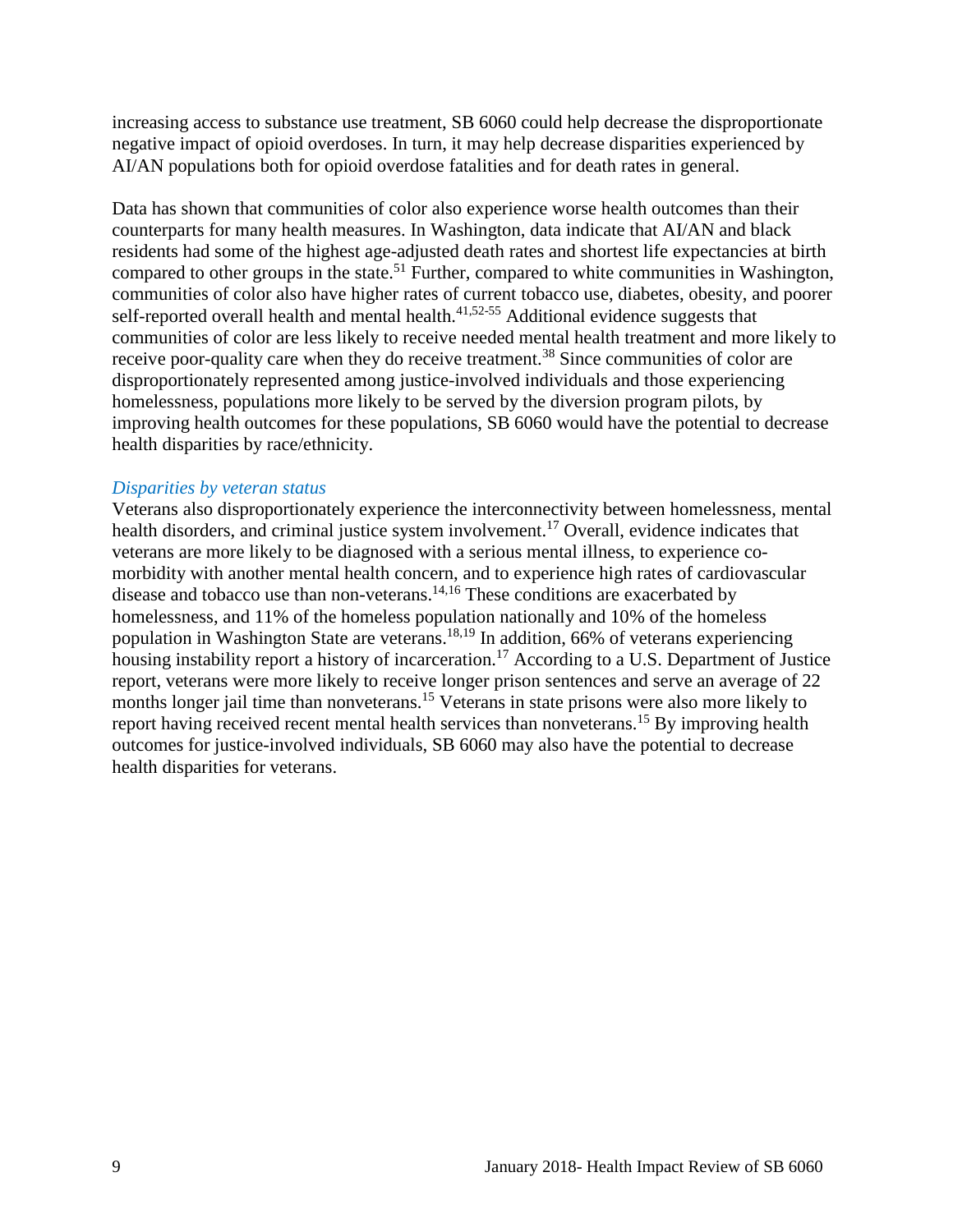## **Annotated References**

## 1. **Division of Behavioral Health and Recovery. Available at:**

## **[https://www.dshs.wa.gov/bha/division-behavioral-health-and-recovery.](https://www.dshs.wa.gov/bha/division-behavioral-health-and-recovery) Accessed, 2018.**

The Washington State Department of Social and Health Services (DSHS) Division of Behavioral Health and Recovery website defines behavioral health as "a term that covers the full range of mental and emotional well-being – from day-to-day challenges of life, to treating mental health and substance use disorders."

## <span id="page-11-0"></span>2. **Sirotich Frank. The Criminal Justice Outcomes of Jail Diversion Programs for Persons With Mental Illness: A Review of the Evidence.** *The Journal of the American Academy of Psychiatry and the Law.* **2009;37(4):2009.**

This systematic review examined whether the evidence supports the use of diversion initiatives to reduce recidivism and to reduce incarceration among adults with serious mental illness, including those with co-occurring substance abuse disorders involved with the criminal justice system. Sirotich identified 21 publications or research papers that examined the criminal justice outcomes of various diversion models. Overall, the review revealed little evidence of the effectiveness of jail diversion in reducing recidivism among persons with serious mental illness. However, evidence supports the use of prebooking programs to reduce the amount of time that mentally ill persons spend in custody with greatest support for a police-based specialized response model.

## 3. **Washington State Legislature House Committee on Public Safety. House Bill Report HB 2287.2018.**

This House Bill Report summarizes public testimony presented to the Public Safety Committee on January 8, 2018. Representatives from the Snohomish County Sheriff's Office, Snohomish County, the National Alliance on Mental Illness, Washington, and Washington Association of Sheriffs and Police Chiefs testified in support of the bill. According to testimony, Snohomish County has 10 percent of the state's population but 18 percent of the state's heroin deaths. "There are 100 encampments in the south part of the county, with the majority of occupants addicted to opiates and many with mental health issues." County law enforcement, human services, prosecutors, and defense attorneys are partnering to assist people experiencing homelessness and addiction to substances in getting treatment and into housing. Program efforts have resulted in "a significant reduction in recidivism." The program is currently limited by the number of available beds. Repurposing an existing facility would increase program capacity by 44 beds and is estimated to serve over 300 people per year through medicated assisted treatment and other programs.

## <span id="page-11-1"></span>4. **Clifasefi Seema L., Lonczak Heather S., Collins Susan E. LEAD Program Evaluation: The Impact of LEAD on Housing, Employment and Income/Benefits. Harm Reduction Research and Treatment Center, University of Washington - Harborview Medical Center;2016.**

This report describes findings for Seattle's Law Enforcement Assisted Diversion (LEAD) program in terms of housing, employment, and income/benefits both prior and subsequent to their referral to LEAD. The program is a collaborative prebooking diversion program that offers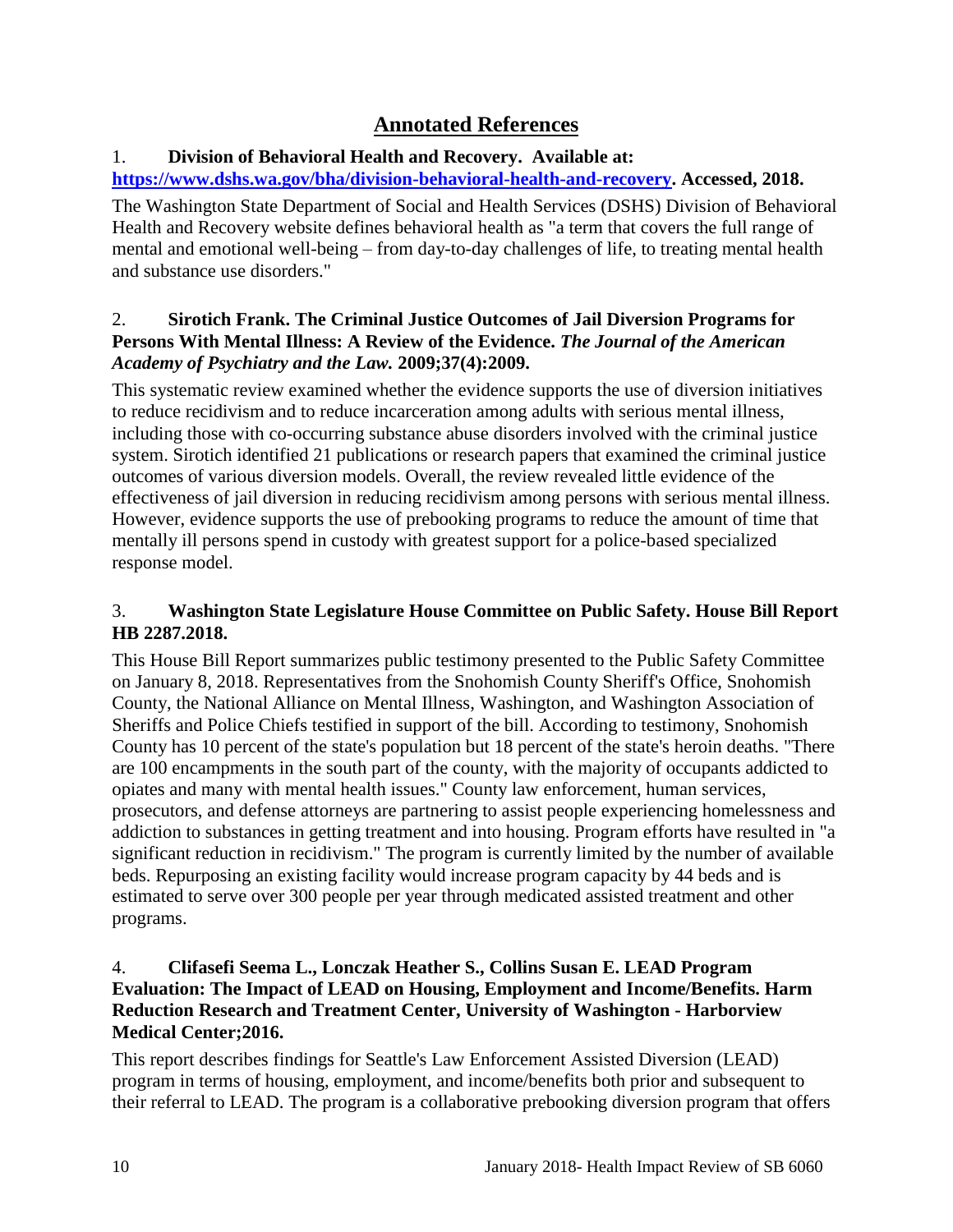individuals suspected of low-level drug and prostitution offenses legal assistance and harmreduction-oriented case management instead of prosecution and incarceration. The primary aim is to reduce criminal recidivism. It is the first known prebooking diversion program of its kind in the United States. After controlling for sociodemographic variables, LEAD participants  $(N=176)$ were over twice as likely to have been sheltered in any given month during the 6-month followup period versus baseline ( $OR = 2.08$ ,  $p < .001$ ). Analysis also showed that LEAD participants were 89% more likely to have been housed (OR=1.89, SE=.24,  $p<0.001$ ) at some point during the follow-up versus at baseline. LEAD participants were also "46% more likely to have been on the employment continuum (i.e., legitimately employed, in vocational training, or retired from legitimate employment; OR=1.46, SE=.22, p=.013) and 33% more likely to have received legitimate income/benefits (OR=1.33, SE=.12,  $p=0.002$ ) at some point during the follow-up versus at baseline." Secondary analyses examined the associations between positive participant outcomes (i.e., attainment of housing, employment and income/benefits) and involvement in the criminal justice system (i.e., recidivism). After controlling for baseline recidivism and demographic variables, "the number of months housed ( $OR=.83$ ,  $SE=.07$ ,  $p=.01$ ) and the number of months spent on the employment continuum (OR.68,  $SE = .12$ ,  $p = .02$ ) were significant predictors of recidivism. For each additional month housed, participants were 17% less likely to have been arrested during the 6-month follow-up. Likewise, for each additional month on the employment continuum, participants were 33% less likely to have been arrested. The pattern held after warrant arrests were removed. Results indicate that housing and employment serve as independently predictive and protective factors against arrest.

## <span id="page-12-1"></span>5. **Collins Susan, Lonczak Heather, Clifasefi Seema. Seattle's Law Enforcement Assisted Diversion (LEAD): Program effects on recidivisim outcomes.** *Evaluation and Program Planning.* **2017;64:49-56.**

The City of Seattle created the Law Enforcement Assisted Diversion (LEAD) program in 2011 to divert individuals experiencing substance use disorders out of the criminal justice system and into treatment programs. Collins et. al. (2017) completed a nonrandomized controlled evaluation to determine LEAD's impact on recidivism. The sample included 318 individuals suspected of low-level drug and prostitution offenses: 203 were diverted into the LEAD program and 115 individuals who went through the typical criminal justice process. LEAD's prebooking diversion program offers participants a harm-reduction model, which removes many barriers, including legal coercion for and program requirements of abstinence achievement and treatment attendance, that block engagement with other programs. Collins found that, compared to individuals going through the typical system, LEAD participants had 58% lower odds of arrest in the six months after arrest and 38% lower odds of being charged with a felony two-years after arrest. Findings indicate that LEAD is associated with positive effects for some shorter- and longer-term recidivism outcomes. Note, analysis did not evaluate program effects on health-care utilization because researchers did not obtain Health Insurance Portability and Accountability Act (HIPAA) authorization from participants.

#### <span id="page-12-0"></span>6. **Joplin Lore, Sihler Ann, Enslow Brian, et al. Jail Diversion for People with Mental Illness in Washington State: A study conducted for the State of Washington Office of Financial Management.2016.**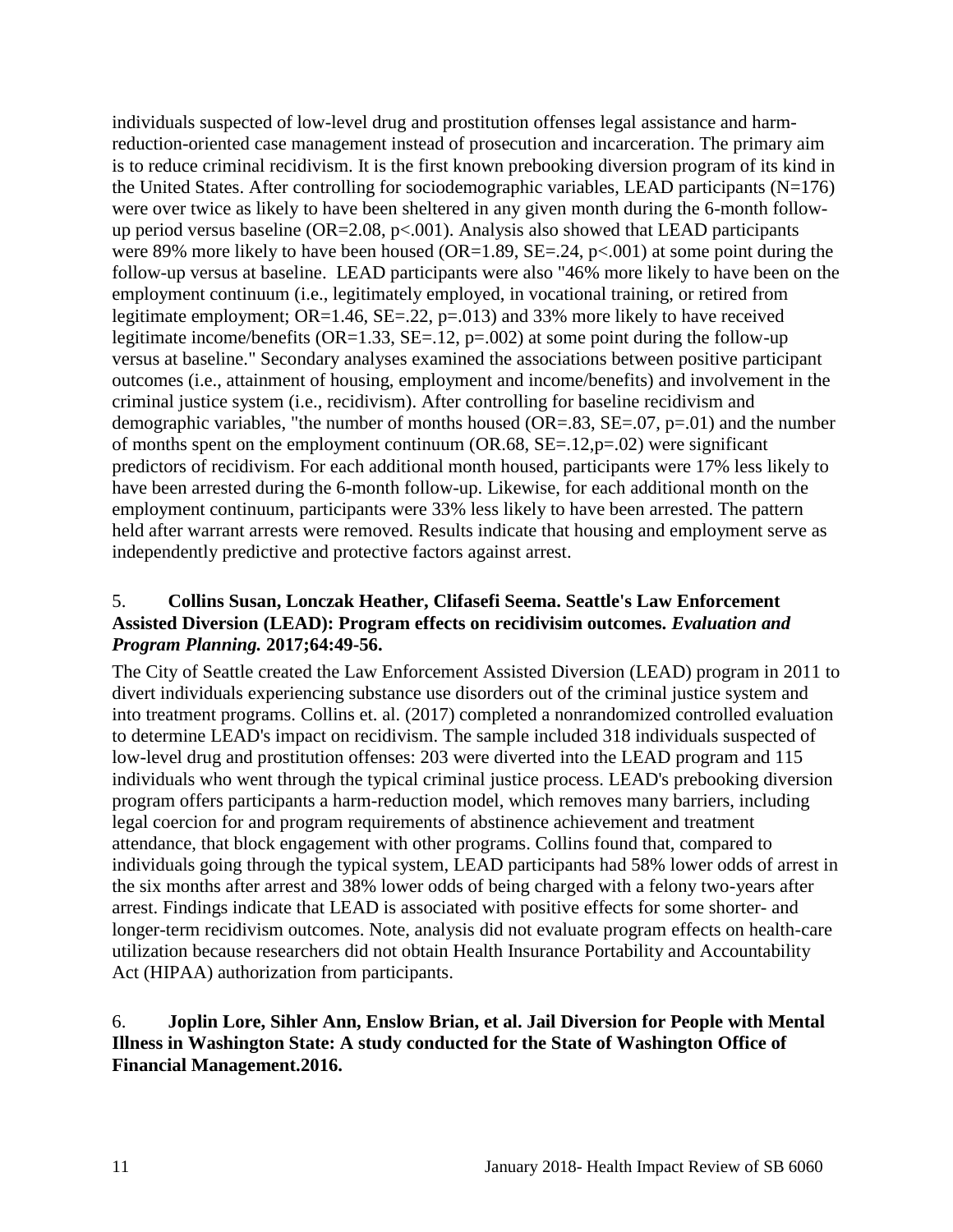Joplin Consulting conducted and summarized a brief literature review and phone interviews with national experts to identify nationally recognized jail diversion programs for individuals with mental illness. They reviewed available research examining the potential benefits of jail diversion of people with mental illness. The analysis summarized effectiveness of four specific types of diversion programs: 1) specialized law enforcement responses, such as co-response teams, in which a police officer and a mental health professional respond to calls together; 2) pretrial diversion, such as voluntary, post-charging diversion programs in which formal adjudication is avoided and charges are dismissed upon completion of a specific set of requirements, such as participating in treatment, completing community service, and paying restitution; 3) mental health courts, which use a multidisciplinary team to provide behavior health care and other services in lieu of incarceration or traditional case proceedings; and 4) assertive community treatment (ACT) teams, which provide direct treatment, rehabilitation, and supportive services in the community to people who have severe mental illness, are functionally impaired, and have a high risk of hospitalization. Forensically oriented ACT teams focus specifically on preventing the arrest and incarceration of people with severe mental illness. Evidence from the limited research conducted suggests, in general, diverting people with mental illness from jail to community-based services has the potential to 1) engage defendants in mental health treatment, 2) reduce criminal justice system costs, and 3) reduce involvement in the criminal justice system.

#### <span id="page-13-0"></span>7. **Schneider Richard D. Mental health courts and diversion programs: A global study.**  *Interational Journal of Law and Psychiatry.* **2010;33(2010):201-206.**

This article highlights analysis of mental health courts and diversion programs in the United States, Canada, Australia, England and Wales, and jurisdictions with no formal initiatives. Overall, cited evaluations regarding the processes and outcomes of mental health courts have found: (1) reduced recidivism after participation in a mental health court; (2) less days spent in jail by those in the mental health court system than those processed in the traditional system; and (3) improvements in outcomes such as reduced homelessness, psychiatric hospitalizations, frequency and level of substance and alcohol abuse and improvements in psychosocial functioning. McNeil and Binder's analysis of San Francisco's Behavioral Health Court found a consistent observation that the court reduces criminal recidivism among individuals charged with more serious felony offenses by addressing issues such as adherence to psychiatric treatment, cooccurring substance abuse issues, housing, and social assistance.

## <span id="page-13-1"></span>8. **Yi Youngmin, Turney Kristin, Wildeman Christopher. Mental Health Among Jail and Prison Inmates.** *American Journal of Men's Health.* **2017;11(4):900-910.**

Yi et al. analyzed a sample  $(n = 3,139)$  from the Fragile Families and Child Wellbeing Study (FFCWS), a longitudinal survey commonly used to study the individual and spillover consequences of incarceration, to assess how the relationship between current incarceration and self-reported mental health varies across jail incarceration and prison incarceration. Researchers found fathers incarcerated in jails "...have higher odds of depression (OR=5.06), life dissatisfaction ( $OR = 3.59$ ), and recent illicit drug use ( $OR = 4.03$ )" compared to those not incarcerated. While fathers incarcerated in prisons "...have higher odds of life dissatisfaction (OR=3.88) and lower odds of heavy drinking (OR=0.32) compared with those not incarcerated." Results confirm the negative associations between incarceration and mental health and provide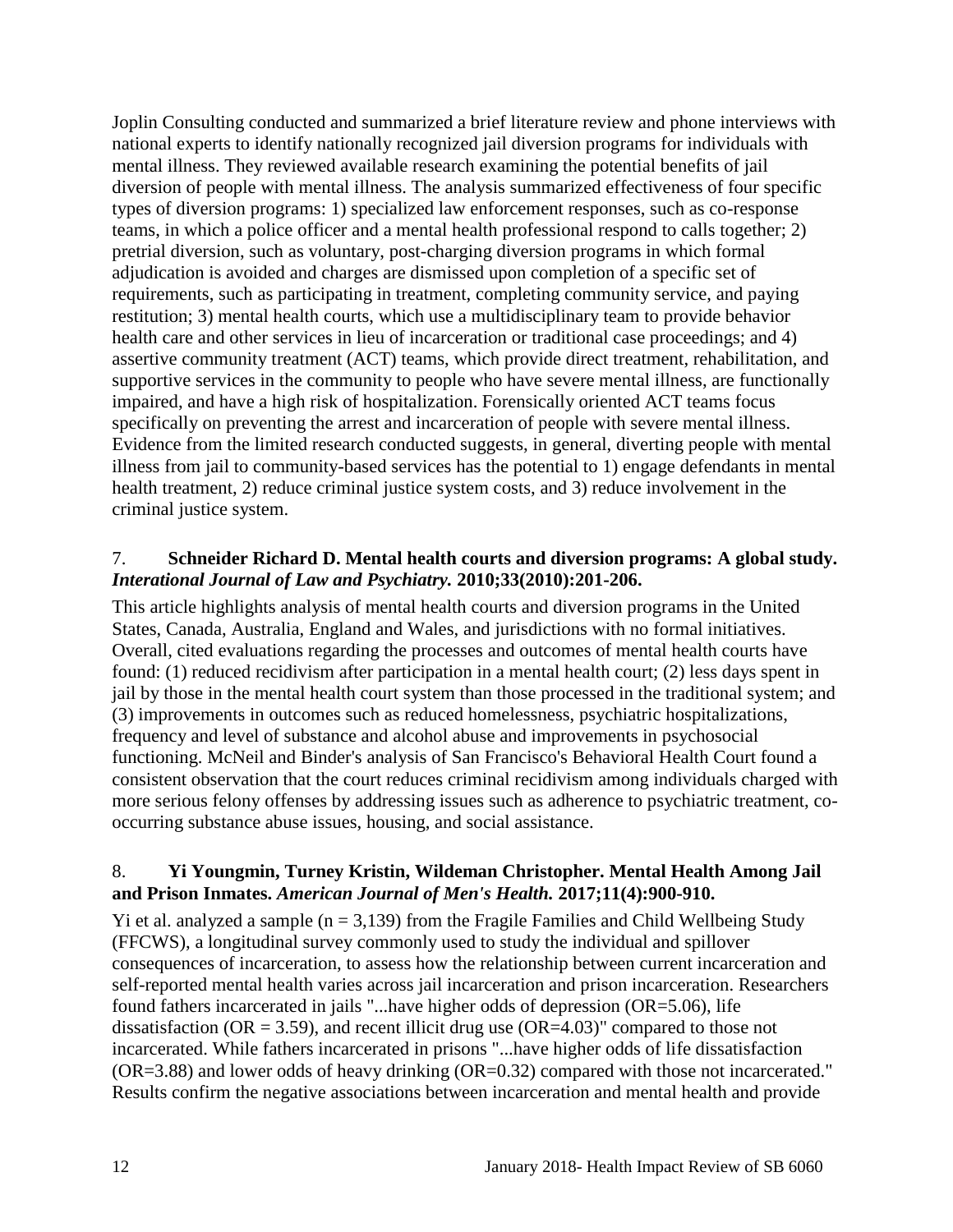new insight into between-facility differences in mental health of currently incarcerated fathers. Authors conclude that further research is needed to better understand the effects of incarceration in jails and the implications for the well-being of current and former inmates' children and families.

## <span id="page-14-0"></span>9. **Sugie Naomi F., Turney Kristin. Beyond Incarceration: Criminal Justice Contact and Mental Health.** *American Sociological Review.* **2017;82(4):719-743.**

The authors examined associations between criminal justice contact and mental health using data from the National Longitudinal Survey of Youth (NLSY97). The nationally representative survey of a contemporary cohort includes information about criminal justice contact (including arrest, conviction, and incarceration) and mental health over time. Analysis showed arrest and incarceration—but not conviction—are independently associated with poor mental health. Arrests accounted for nearly half of the association between incarceration and mental health. Authors propose uncertainty and anticipatory stress are primary mechanisms that worsen mental health and deserve further study. Researchers document that criminal justice contact is socially patterned and is more common among non-Hispanic blacks than non-Hispanic whites and Hispanics. However, the associations between criminal justice contact and mental health are similar across racial/ethnic groups. Researchers found respondents' previous exposure to disadvantaged ecological contexts (i.e. counties with high proportions of residents with incomes below the poverty, unemployed civilians, female-headed households, and households receiving public assistance income) had negative consequences for mental health. The authors asserts the importance of mental health for other life course outcomes (e.g. physical health, socioeconomic status, children's wellbeing) and conclude that the consequences of criminal justice contact may extend beyond mental health and have broad intra- and inter-generational consequences.

## 10. **Gjelsvik Annie, Dumont Dora, Nunn Amy. Incarceration of a Household Member and Hispanic Health Disparities: Childhood Exposure and Adult Chronic Disease Risk Behaviors.** *Preventing Chronic Disease.* **2013;10(May).**

Researchers analyzed data collected as part of the 2009-2010 Behavioral Risk Factor Suveillance System (BRFSS) survey and optional adverse childhood events (ACEs) model to identify associations between the childhood experience of having a household member incarcerated and adult health risks (i.e., smoking status, weight status, physical activity, and drinking patterns. Of respondents (n=81,910) 6.5% had lived with an incarderated household member during childhood. Those who did were more likely to have experienced other ACEs (68% had 3-7 other ACES) compared to those who did not live with an incarcerated household member as a child (19% 3-7 ACEs). Consistent with other research, "in all age groups, black and Hispanic adults had a higher prevalence of exposure to an incarcerated household member, although the largest differences were seen in the younger age groups." Controlling for age, sex, education, race/ethnicity, and other ACES, people who had a household member incarcerated during their childhood had higher odds of being a current smoker ( $AOR = 1.5$ ) and higher odds of heavy drinking (AOR=1.39). Odds of physical inactivity and being overweight or obese were null. When stratified by race/ethnicity, no significant associations were seen among non-Hispanic black adults. Hispanic adults who had lived with an incarcerated household member as a child has higher odds of being a current smoker (AOR=1.71) and heavy drinking (AOR=3.01). However, Hispanic adults who did not report living with an incarcerated household member had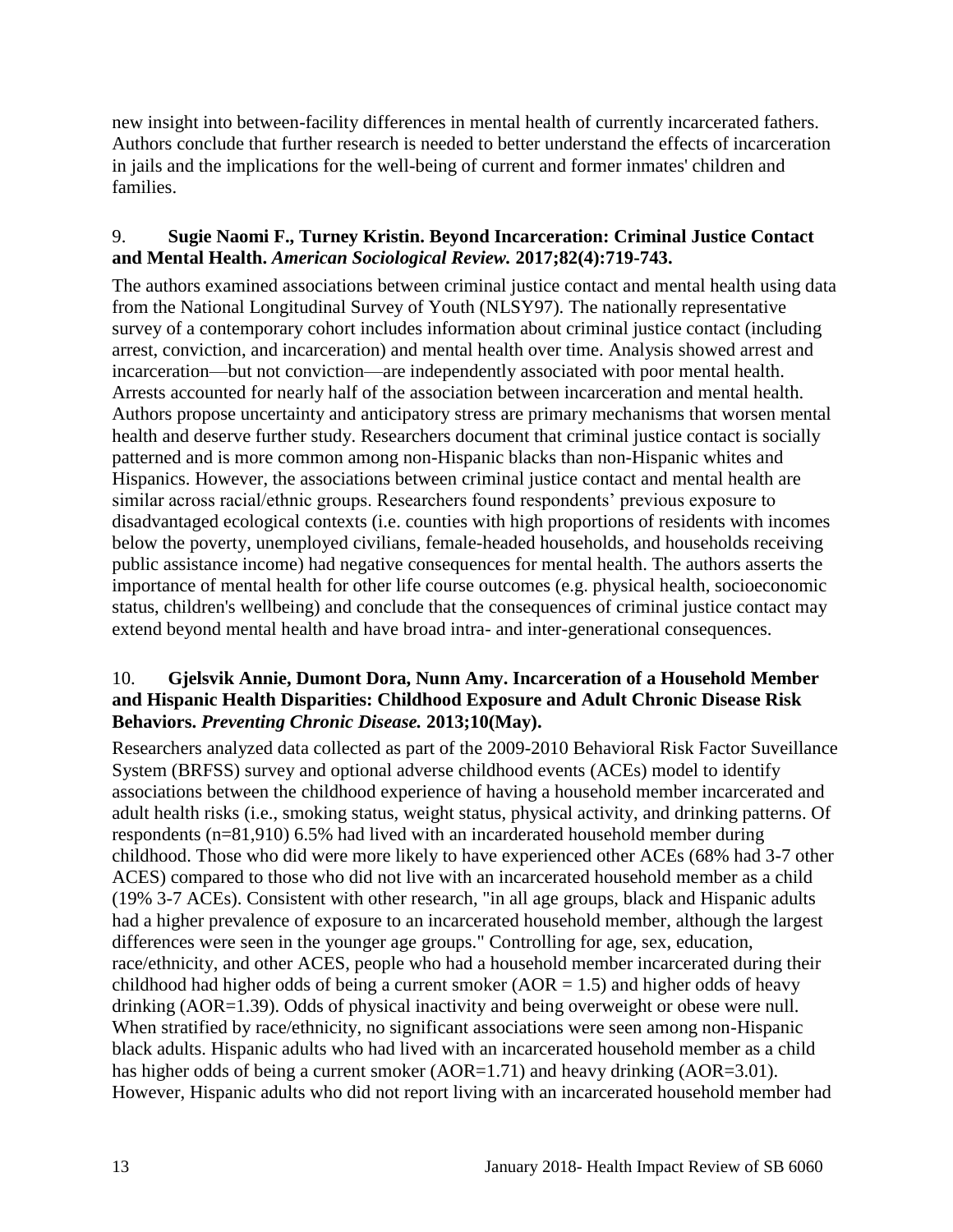less than half the odds of heavy drinking compared with their similiarly unexposed white counterparts (AOR=0.44).

#### <span id="page-15-1"></span>11. **Esposito Michael, Lee Hedwig, Hicken Margart, et al. The Consequences of Contact with the Criminal Justice System for Health in the Transition to Adulthood.** *Longit Life Course Stud.* **2017;8(1):57-74.**

Esposito et al. examine the association between incarceration and health in the United States during the transition to adulthood. They applied the Bayesian Additive Regression Trees (BART) to data from The National Longitudinal Study of Adolescent to Adult Health dataset (n=10,785) to model incarceration's affect on health controlling for confounding variables (93 variables, and 36 covariates categorized as: demographic characteristics, prior health status behaviors, engagement in risky behavior, social connectedness, disposition characteristics, parental characteristics, and contextual residential characteristics). Authors examined three health outcomes: 1) an indicator for cardiovascular health (i.e. hypertension or raised blood pressure), 2) a measure of general health stauts (i.e. excellent/very good self-reported status), and 3) a measure of mental health status (i.e. depression). The analysis of two separate samples found individuals who had been incarcerated were more likely to suffer from depression, less likely to report being in excellent or very good health, and more likely to have hypertension than their peers with no history of incarceration. To examine if the health inequalities between previously incarcerated and never incarcerated individuals was a product of incarceration rather than a product of features that occurred prior to incarceration, they used the BART methodology to estimate how different the health of individuals who had experienced incarceration would be had they actually never experienced incarceration. Results suggest that elevated risk of depression among incarcerated individuals is largely a consequence of their incarceration (~5% both before and after accounting for confounders). Similarly, a prior history of incarceration appears to decrease the probability of reporting excellent/very good health  $(\sim 10\%)$ , roughly half of the decrease in probability before accounting for confounders. Results show no adverse effects of incarceration on hypertension.

## <span id="page-15-0"></span>12. **Rhoades H., Rusow J. A., Bond D., et al. Homelessness, Mental Health and Suicidality Among LGBTQ Youth Accessing Crisis Services.** *Child Psychiatry Hum Dev.*  **2018.**

LGBTQ youth experience increased risks of homelessness, mental health disorder symptoms, and suicidality. Utilizing data from LGBTQ youth contacting a suicide crisis services organization, this study examined: (a) rates of homelessness among crisis services users, (b) the relationship between disclosure of LGBTQ identity to parents and parental rejection and homelessness, and (c) the relationship between homelessness and mental health disorder outcomes and suicidality. A nationwide sample of LGBTQ youth was recruited for a confidential online survey from an LGBTQ-focused crisis services hotline. Overall, nearly one-third of youth contacting the crisis services hotline had experienced lifetime homelessness, and those who had disclosed their LGBTQ identity to parents or experienced parental rejection because of LGBTQ status experienced higher rates of homelessness. Youth with homelessness experiences reported more symptoms of several mental health disorders and higher rates of suicidality. Suggestions for service providers are discussed.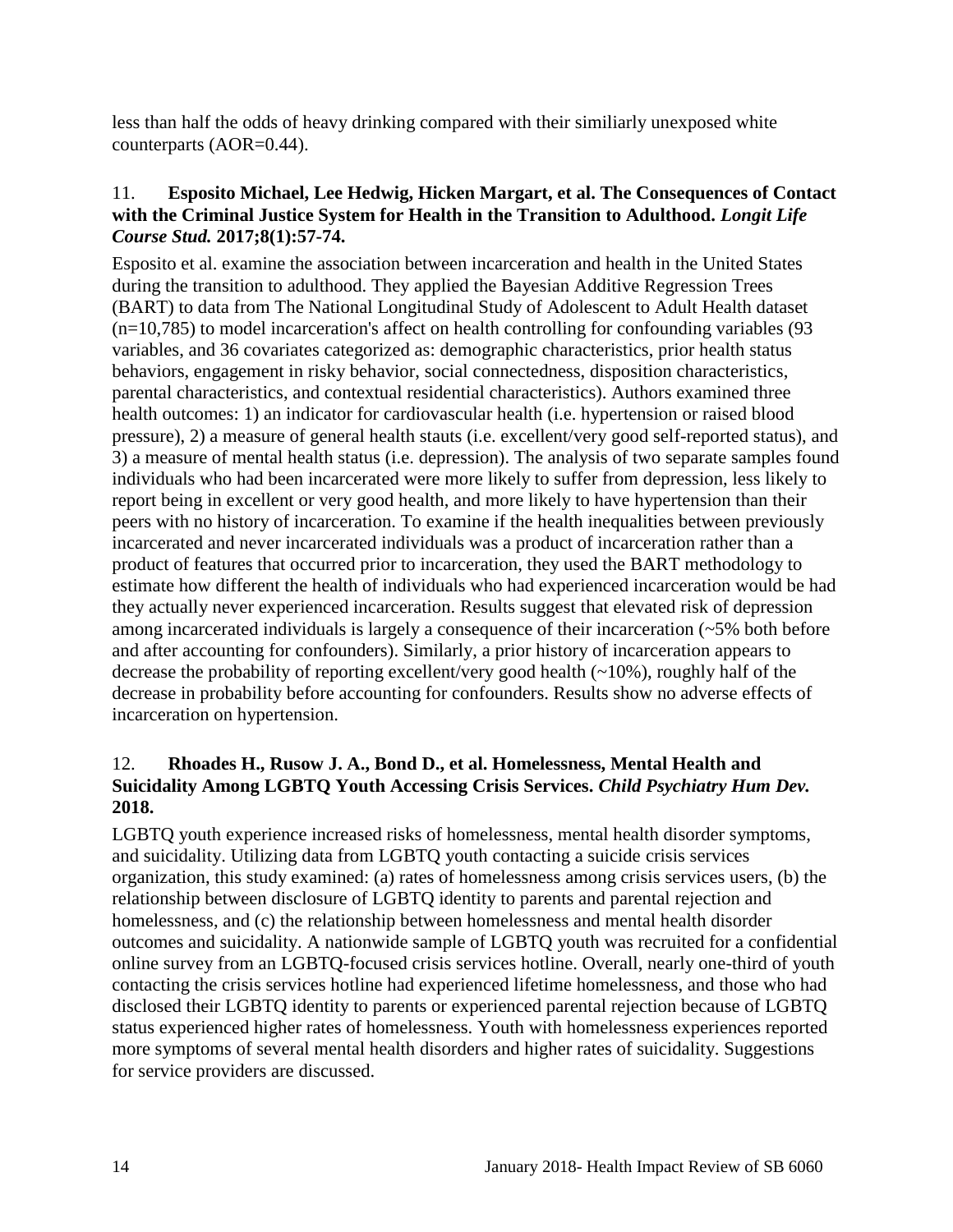## <span id="page-16-0"></span>13. **Survey. Washington State Healthy Youth. Healthy Youth Survey QxQ Analysis. 2016.**

Washington state Healthy Youth Survey data from 2016 indicate that White students report lower rates of depression than all other racial/ethnic groups. For example, about 24.1% (CI 95% 22.3-25.9%) of white students and over 37% (CI 95% 31.9-42.5%) of American Indian/Alaskan Native students reported feelings that are indicators of depression. AI/AN students were also more likely to contemplate or attempt suicide than any other racial/ethnic group. In addition, youth who reported living somewhere other than their own family's home (e.g. a shelter, car, campground, on the street) were more likely than their peers living in their family's home to report feelings of depression (43% versus 27.1%, respectively) and contemplate suicide (29.9% versus 16.2%, respectively).

## <span id="page-16-1"></span>14. **Veterans Health Administration Office of Health Equity. National Veteran Health Equity Report- FY2013.2013.**

In 2013, the Veterans Health Administration, Office of Health Equity completed a report comparing sociodemographics, health care utilization, and rates of diagnosed health conditions for all veterans recieving care at a VA facilitiy. Overall, the administration found that veterans who used VA services had higher rates of hypertension, lipid disorders, and diabetes compared to the general U.S. population. Data also indicated that veterans recieving care from a VA facility have a higher rate of mental illness diagnoses than the general population, with over 33% of veterans being diagnosed with a mental health illness compared to 30% in the general population. In addition, veterans are more likely to be diagnosed with a serious mental illness, including schizophrenia, and are more likely to have comorbidity with other mental health concerns. For example, of veterans diagnosed with a serious mental illness, over 28% also experience post-traumatic stress disorder. A review of literature concluded that veterans diagnosed with a serious mental illnesss have 14-18 years shorter life expectancy than the general population. These issues are compounded for veterans experiencing homelessness. The Veterans Health Administration also found that veterans with serious mental illness also had high rates of cardiovascular disease and tobacco use, which further contributes to health disparities among this group.

#### 15. **Noonan M.E. and Mumola, C.J. Veterans in State and Federal Prison, 2004. U.S. Department of Justice, Bureau of Justice Statistics;2007.**

Data collected by the Bureau of Justice Statistics as part of the 2004 Survey of Inmates in State and Federal Correctional Facilities indicate that approximately 10% of individuals in U.S. state prisons reported prior military service. This percentage has been declining. Overall, the incarceration rate for male veterans is lower than the rate for male non-veterans. However, veterans were more likely to recieve longer prison sentences and serve an average of 22 months longer in prison than non-veterans. Veterans in state prison were also more likely to report having recieved recent mental health services than non-veterans, with 30% compared to 24% stating they had recently stayed overnight in a hospital, used a prescription medication, or been treated by a mental health professional. Veterans in state prison were also more likely to be White, older, and better-educated than their non-veteran counterparts.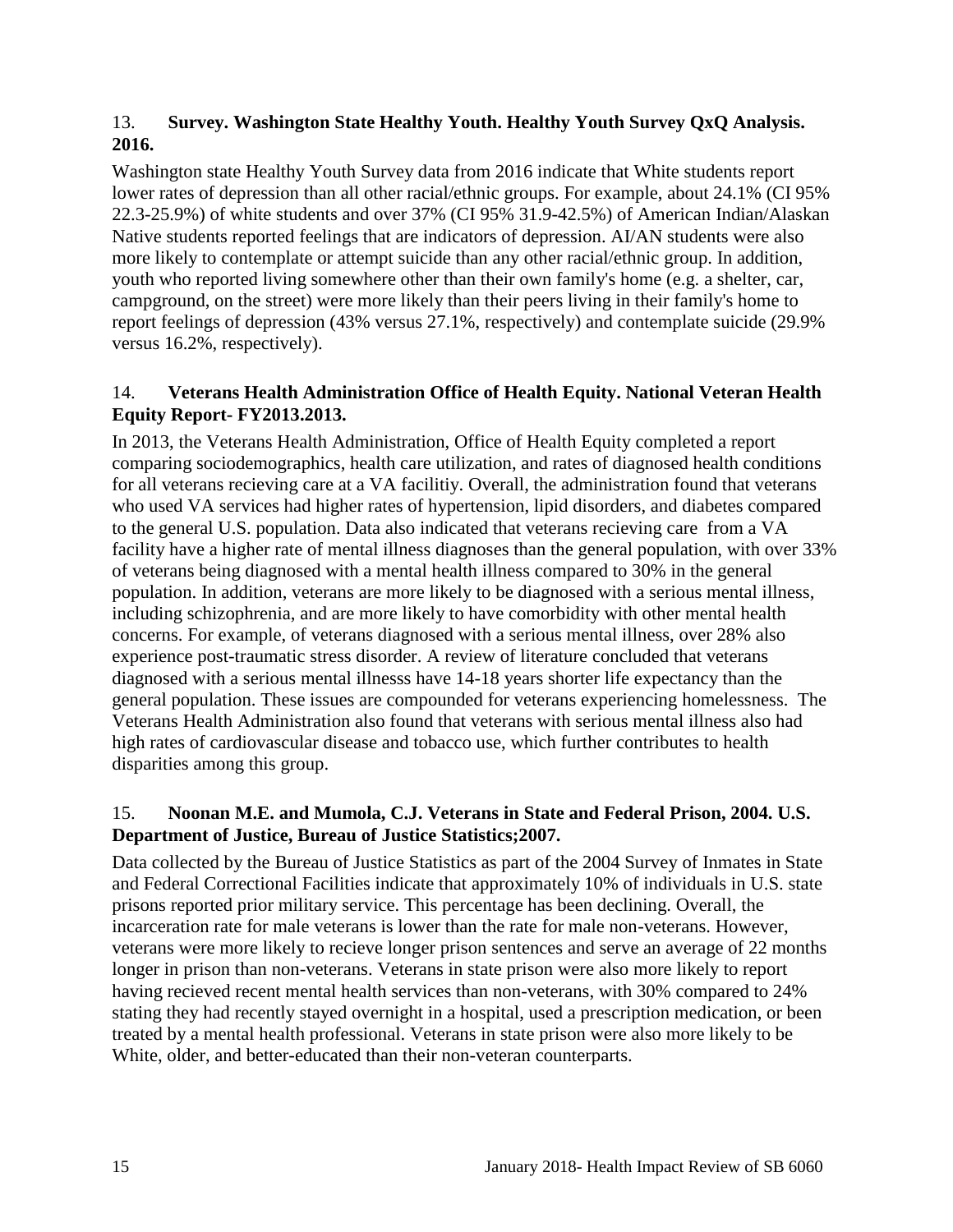<span id="page-17-2"></span>16. **American Public Health Association. Removing Barriers to Mental Health Services for Veterans (Policy Statement Number 201411). 2014; Available at: [https://www.apha.org/policies-and-advocacy/public-health-policy-statements/policy](https://www.apha.org/policies-and-advocacy/public-health-policy-statements/policy-database/2015/01/28/14/51/removing-barriers-to-mental-health-services-for-veterans)[database/2015/01/28/14/51/removing-barriers-to-mental-health-services-for-veterans.](https://www.apha.org/policies-and-advocacy/public-health-policy-statements/policy-database/2015/01/28/14/51/removing-barriers-to-mental-health-services-for-veterans) Accessed.**

## <span id="page-17-0"></span>17. **Homelessness United States Interagency Council on. Reducing Criminal Justice System Involvement among People Experiencing Homelessness.2016.**

The United States Interagency Council on Homelessness was created by Congress in 1987. It serves as an independent agency within the Executive Branch, and works to coordinate a federal response to homelessness by working with federal, state, and local governments. This 2016 policy brief summarizes the relationship between criminal justice system involvement and homelessness. The report explains that the relationship between incarceration and homelessness is reciprocal and bi-direcctional- experiencing homelessness increases the likelihood of criminal justice involvement and experiencing incarceration increases the likelihood of homelessness. Low-income communities and communities of color are more likely to experience this cycle between incarceration and homelessness. To break the cycle, one strategy area for the Interagency Council on Homelessness is reforming sentencing policies. Under this strategy area, they encourage diversion policies for non-violent crimes and the expansion of "diversion services to keep youth and adults with behavioral health issues from entering the criminal justice system and connect them to permanent housing and supportive services."

## <span id="page-17-3"></span>18. **Commerce Washington State Department of. Snapshot of Homelessness in Washington State for January 2016.2016.**

This report presents data prepared by the Department of Social and Health Services Research and Data Analysis Division for the Washington State Department of Commerce. Data is based on the total Basic Food population and is meant to supplement the Statewide Point-In-Time Count (PIT). The Washington Basic Food Program provides benefits to individuals and families with incomes up to 200 percent of the federal poverty level (FPL) and whose resources are below established limits. The report differentiates between levels of homelessness: homeless only is defined as those who are unsheltered or living in emergency shelter while unstably housed includes individuals who are couch surfing. According to 2016 data, 42,128 individuals were identified as homeless only, while an additional 99,336 were unstably housed. Of the homeless only population ages 18 and older, 14,240 individuals had mental health treatment need; 13,574 had a substance use disorder treatment need; and 9,377 had a co-occurring mental health and substance use treatment need. Mental health treatment need is identified by "the presence of diagnoses, psychotropic medications and/or mental health services." Substance use disorder treatment need is identified by "diagnoses, procedures, prescriptions, treatment and/or arrests that reflect a possible substance use disorder." In 2016, Snohomish County was home to 3,840 homeless only individuals and an additional 7,113 unstably housed persons. Spokane County had 3,004 homless only and 9,670 unstably housed residents.

## <span id="page-17-1"></span>19. **FAQs about Homeless Veterans. No date.; Available at:**

**[http://nchv.org/index.php/news/media/background\\_and\\_statistics/.](http://nchv.org/index.php/news/media/background_and_statistics/) Accessed January 29, 2018.**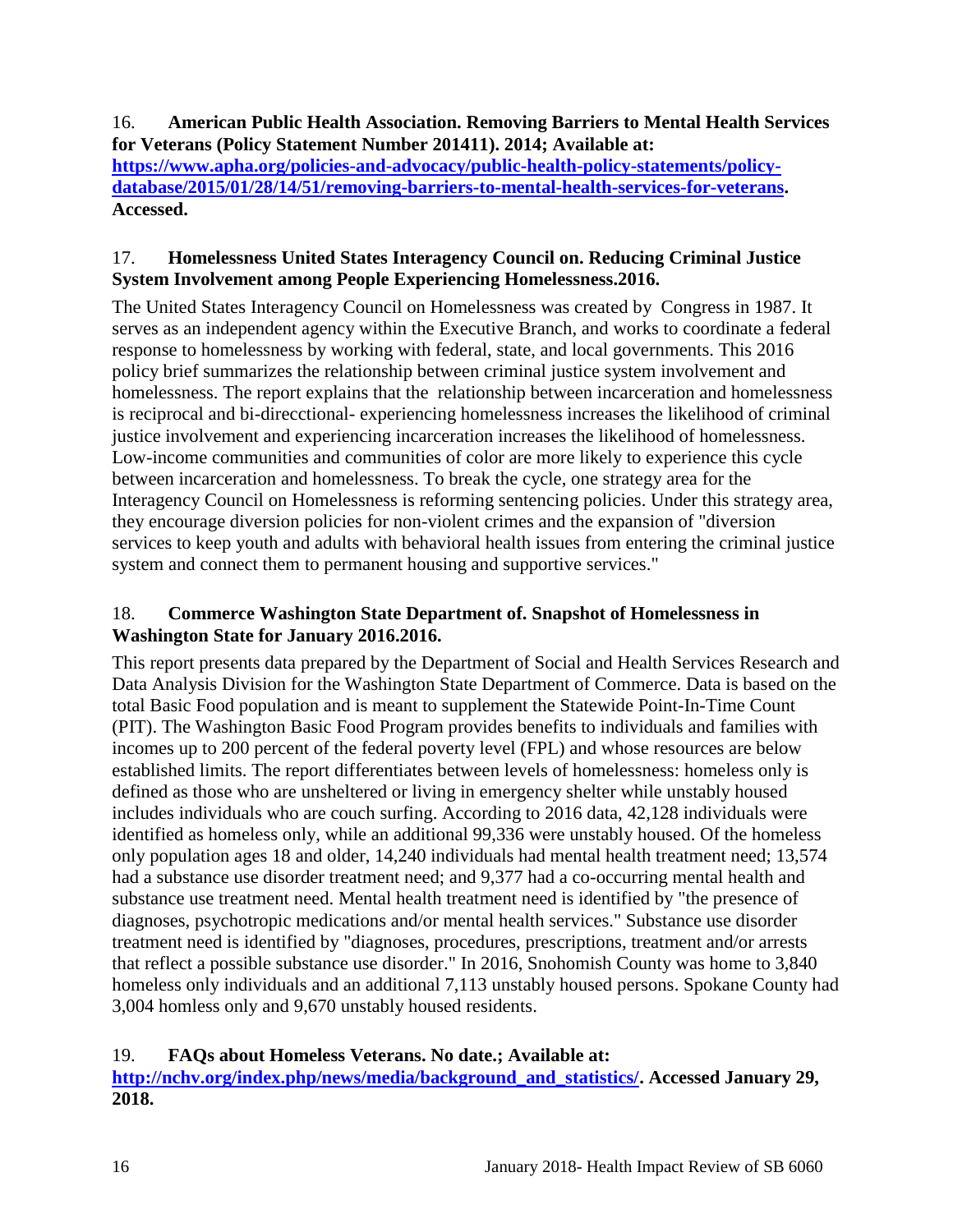The National Coalition for Homeless Veterans provides background and statistical information about veterans experiencing homelessness and incarcerated veterans. Overall, they report that 11% of the total homeless U.S. population are veterans, and more than 20% of the male homeless population are veterans. Of veterans experiencing homelessness, 50% have been diagnosed with a serious mental illness and 70% are experiencing substance use concerns. In addition, the Coalition reports that an additional 1.4 million other veterans are at risk of becoming homless.

#### <span id="page-18-1"></span>20. **Aidala Angela A., McAllister William, Yomogida Maiko, et al. Frequent Users Service Enhancement 'FUSE' Initiative: New York City Fuse II Evaluation Report.2013.**

In this report Aidala et al. evaluate the effectiveness of FUSE II, the second generation of New York City's Frequent Users Services Enhancement (FUSE) initiative, a collaboration between the Corporation for Supportive Housing; The New York City Departments of Homeless Services, Correction, Health and Mental Hygiene, and Housing Preservation and Development; The New York City Housing Authority; and ten non-profit providers of housing and services. Individuals were eligible for FUSE II participation if they had experienced four jail and four shelter stays over the five years prior to admission. Additional requirements were applied for different types of supportive housing (e.g., mental health needs, substance-use). Participants received permanent supportive housing with services provided either onsite or through mobile case management teams. "Housing providers were given a one-time \$6,500 payment per client to allow for flexible service funding during the critical period from recruitment and engagement to linking with sustainable, comprehensive medical and mental health services, and other support services needed to promote stability and tenant success." Researchers analyzed the effect of the intervention on clients' (1) retention in permanent housing and avoiding homelessness; (2) criminal justice involvement, including arrests and returns to jail; (3) problem drinking and drug use; (4) health and mental health; (5) connection with family and other forms of social support; (6) use of health, mental health and substance abuse services; (7) over all temporal patterns of institutional involvement beyond participants' use of individual public systems, i.e., reduced cycling between institutions. Results for incarceration showed reduction in jail involvement benefiting the intervention group and most, although not all, results are statistically significant. Measured from housing placement people who received the intervention had, on average, 19.2 fewer days incarcerated (40% reduction over comparison group) and fewer jail admissions over the 24 month follow-up period compared to the comparison group. Despite an extended placement process (driven by Section 8 voucher application and approval processes), researchers found little difference in incarceration results whether measured from program enrollment or from housing placement. FUSE II program results suggest that supportive housing decreases recidivism and the use of emergency homeless, health, and behavioral health services and improves health care access for individuals cycling between homelessness and incarceration.

## <span id="page-18-0"></span>21. **Washington State Department of Health Center for Health Statistics. Washington State Opioid Related Deaths. Washington State Department of Health;2016.**

Vital statistics data indicate that between 2013 and 2015 in Washington State, 1,852 individuals died from opioid use. Approximately 987 of these individuals died from prescription opioid overdose. The counties with the highest rates of opioid-related deaths between 2013-2015 were Clallam County (27 individuals, 13.5/100,000 [CI 95% 8.6-19.5/100,000] ), Cowlitz County (40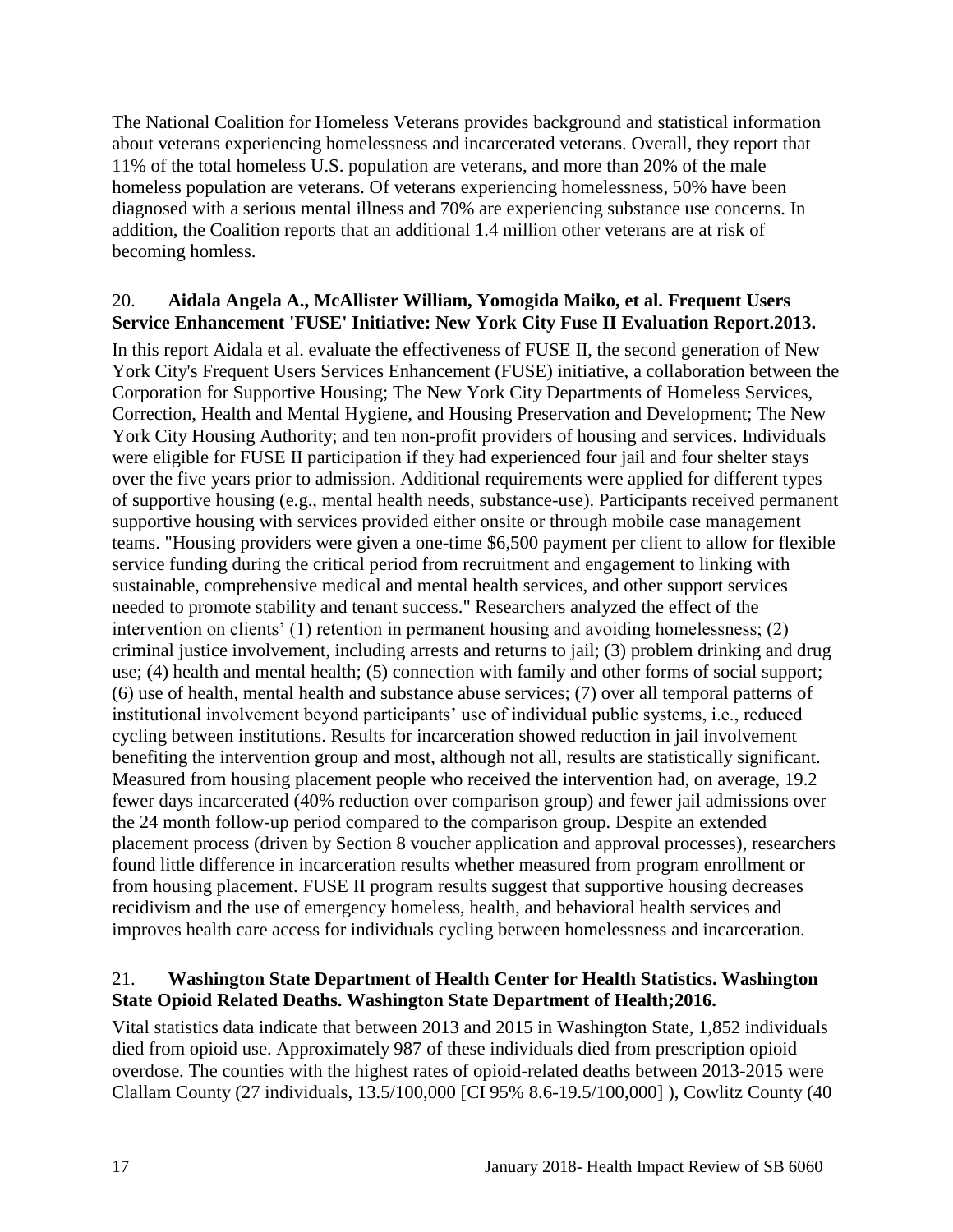individuals, 12.6/100,000 [CI 95% 8.9-17.0/100,000]), Skagit County (43 individuals, 12.5/100,000 [CI 95% 9.0-16.6/100,000), Douglas County (13 individuals, 11.9/100,000 [CI 95% 6.3-19.3/100,000]), and Snohomish County (277 individuals, 11.7/100,000 [CL 95% 10.4- 13.2/100,000]). Spokane County and Pierce County ranked 13th among counties with the highest rates of opioid-related deaths (125 individuals, 8.8/100,000 [CI 95% 7.3-10.4/100,000]; 224 individuals, 8.8/100,000 [CI 95% 7.7-10.0], respectively). Rates were calculated per 100,000, age-adjusted for the United States 2000 population. The county with the highest rate of opioidrelated deaths was Clallham County (13.5/100,000 [CI 95% 8.6-19.5/100,000]). Statewide, American Indian/Alaska Natives (AI/AN) were significantly more likely than any other racial/ethnic group to be victims of fatal overdoses from both prescription and non-prescription opioids. The AI/AN population had an age-adjusted rate almost three times higher than that for the overall population. The numbers for the Native Hawaiian and Other Pacific Islander population were too low to calculate the rates for both prescription and non-prescription as were the numbers for the Asian population for non-prescription. The data also show a steady increase in the number of opioid overdose deaths for all populations between 1995 and 2013 with a larger increase among prescription-related overdose deaths. The rate increased from an age-adjusted death rate for all opioids of 3.3/100,000 (95% CI 2.9-3.8/100,000) in 1995 to 8.6/100,000 (7.9- 9.3/100,000) in 2013. It is important to note the potential limitations of death certificate data such as possible misclassification of both race/ethnicity and cause of death.

#### 22. **Management Washington State Office of Financial. 2017 Official Population Estimates: Population of Cities, Towns, and Counties Used for Allocation of Selected State Revenues, State of Washington.2017.**

Pursuant to RCW 43.62.030, the Office of Financial Management is required to determine the population of all cities and towns in the State of Washington by April 1 each year. As of April 1, 2017, the total population of the State of Washington was 7,310,300. Snohomish County had a population of 789,400, with the City of Everett as the largest city in the county with a population of 109,800. Spokane County had a population of 499,800, with the City of Spokane as the largest city in the county with a population of 217,300.

## 23. **Justice Center for Health and. No Entry: A National Survey of Criminal Justice Diversion Programs and Initiatives.2013.**

The Center for Health and Justice completed a review of criminal justice diversion programs across the United States. They looked only at programs that do not result in a conviction, and grouped diversion programs into three categories: law enforcement diversion, prosecution or pretrial diversion, and court diversion. Overall, they concluded that: (1) Most diversion programs focus on individuals with substance use and mental health issues; (2) Many diversion programs are only available to individuals with first-time or low-level offenses; (3) A lack of overarching standards or performance measures makes it difficult to evaluate diversion programs as a whole; (4) There are no standard definitions for diversion programs; and (5) Many jurisdictions are forced to consider diversion programs as a result of limited resources and a growing number of individuals entering the criminal justice system. Although there are many different types of diversion programs, the Center for Health and Justice state that the overarching goals of all programs are to address underlying behavioral concerns in order to maximize an individual's opportunity for success and to minimize the likelihood of recidivism. As an example of a law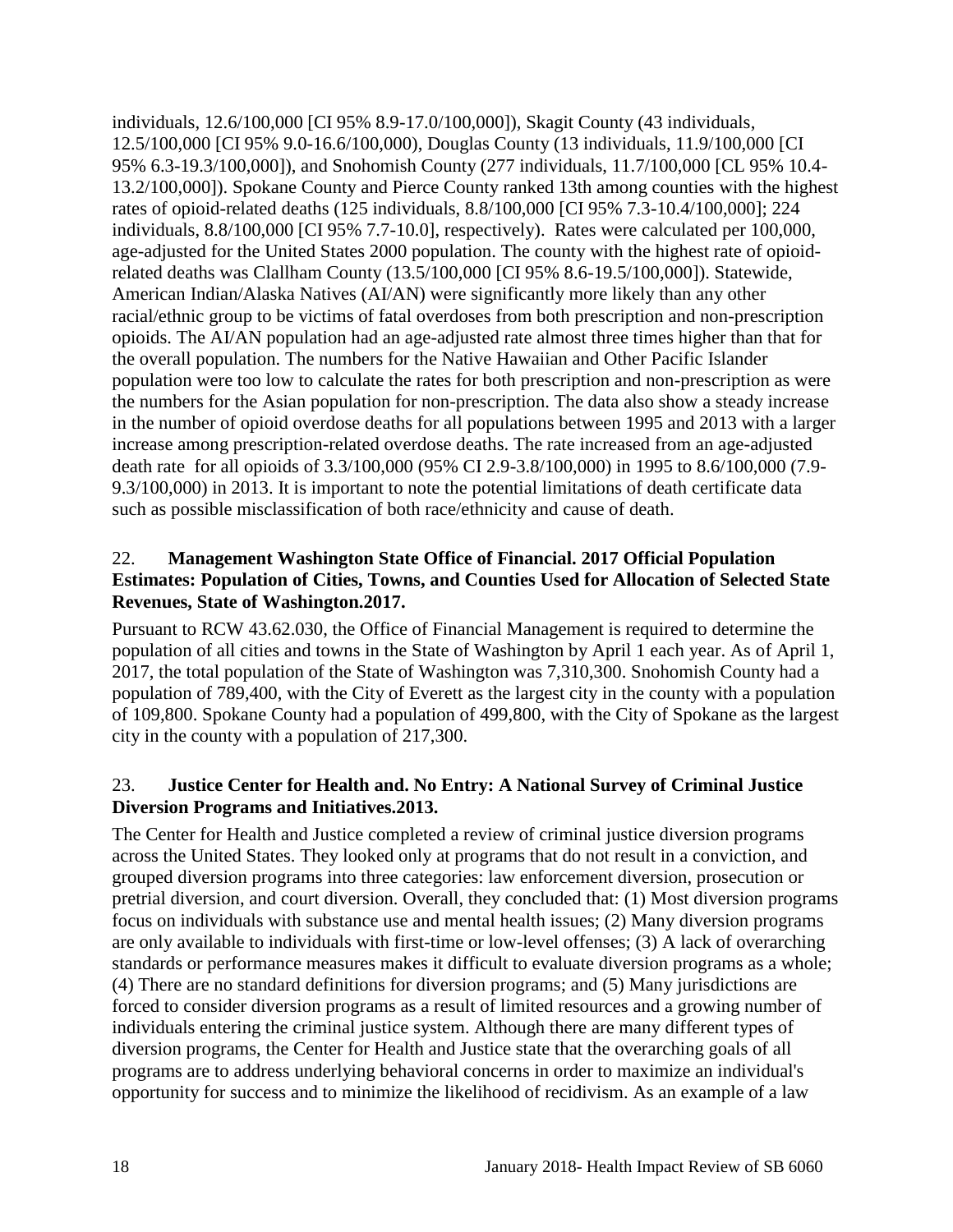enforcement diversion program, they present information about Seattle's Law Enforcement Assisted Diversion (LEAD) program. The LEAD program was created in 2011 with a goal to improve public safety. It diverts approximately 100 individuals with substance use disorders per year. The diversion program includes mental health services, substance abuse treatment, employment assistance, housing, access to community health centers, and linkages to other services. As of this report, LEAD had not been evaluated.

#### <span id="page-20-0"></span>24. **Lamberti J. Steven, Weisman Robert L., Schwarzkopf Steven B., et al. The Mentally Ill in Jails and Prisons: Towards an Integrated Model of Prevention.** *Psychiatric Quarterly.*  **2001;72(1).**

This article presents initial evaluation results of Project Link, a university-led consortium of five community agencies in Rochester, New York, which was established to prevent jail and hospital recidivism and to promote community adjustment among adults with severe mental illness and histories of criminal justice involvement. Local Monroe County data indicated that jail recidivism was associated with treatment non-adherence, substance use, psychotic symptoms, and residential instability. African American and Hispanic men were over-represented among this population. In response to this disproportionate representation, Project Link incorporates staff diversity (to reflect the patient population) and provides cultural competence training for all staff members. Project Link's mobile treatment team features a forensic psychiatrist, a nurse practitioner, a team of case advocates, and a dual diagnosis (mental health and substance-related needs) treatment residence. Admission criteria include presence of a severe mental illness, a history of criminal justice involvement, and a history of non-adherence with outpatient treatment. Additionally, the majority of participants use substances or are substance dependent. The progam incorporates elements of the assertive community treatment (ACT) model and offers 24 hour/daily availability. Estimated length of mobile treatment team enrollment is approximately two years; sufficiently stabilized patients are referred to partner health services. The following results evaluate program effectiveness among patients who completed one-year of the program (n=41). Compared to the year prior to addmission to Project Link, mean (SD) yearly jail days per patient dropped from 107.7 (133.5) to 46.4 (83.7) ( $z=4.3$ ,  $p<0.1$ ). Findings also showed significant reductions in average number of arrests per patient ( $z=2.9$ ,  $p<.005$ ). Authors conclude that preliminary evaluation results suggest Project Link may be effective in reducing recidivism among mentally ill patients with histories of arrest and incarceration.

#### <span id="page-20-1"></span>25. **Broner Nahama, Lattimore Pamela K, Cowell Alexander J, et al. Effects of Diversion on Adults with Co-Occurring Mental Illness and Substance Use: Outocmes from a National Multi-Site Study.** *Behavioral Science and the Law.* **2004;22:519-541.**

This quasi-experimental non-equivalent comparison study examined outcomes for participants (n=) in eight programs conducting criminal justice diversion for people with co-occurring serious mental illness and substance use disorders compared with jail detainees eligible for diversion, but who were processed through standard criminal justice methods without diversion. Those diverted were more likely to be female, to have experienced more psychotic symptoms and serious mental disorders, to have been hospitalized, and to have a history of a violent previous offense. Individuals in the non-diverted group were more likely to have extensive alcohol and drug use treatment histories, major mood disorders, more past arrests, and more employment experience. The study found jail diversion was not associated with any statistically significant change in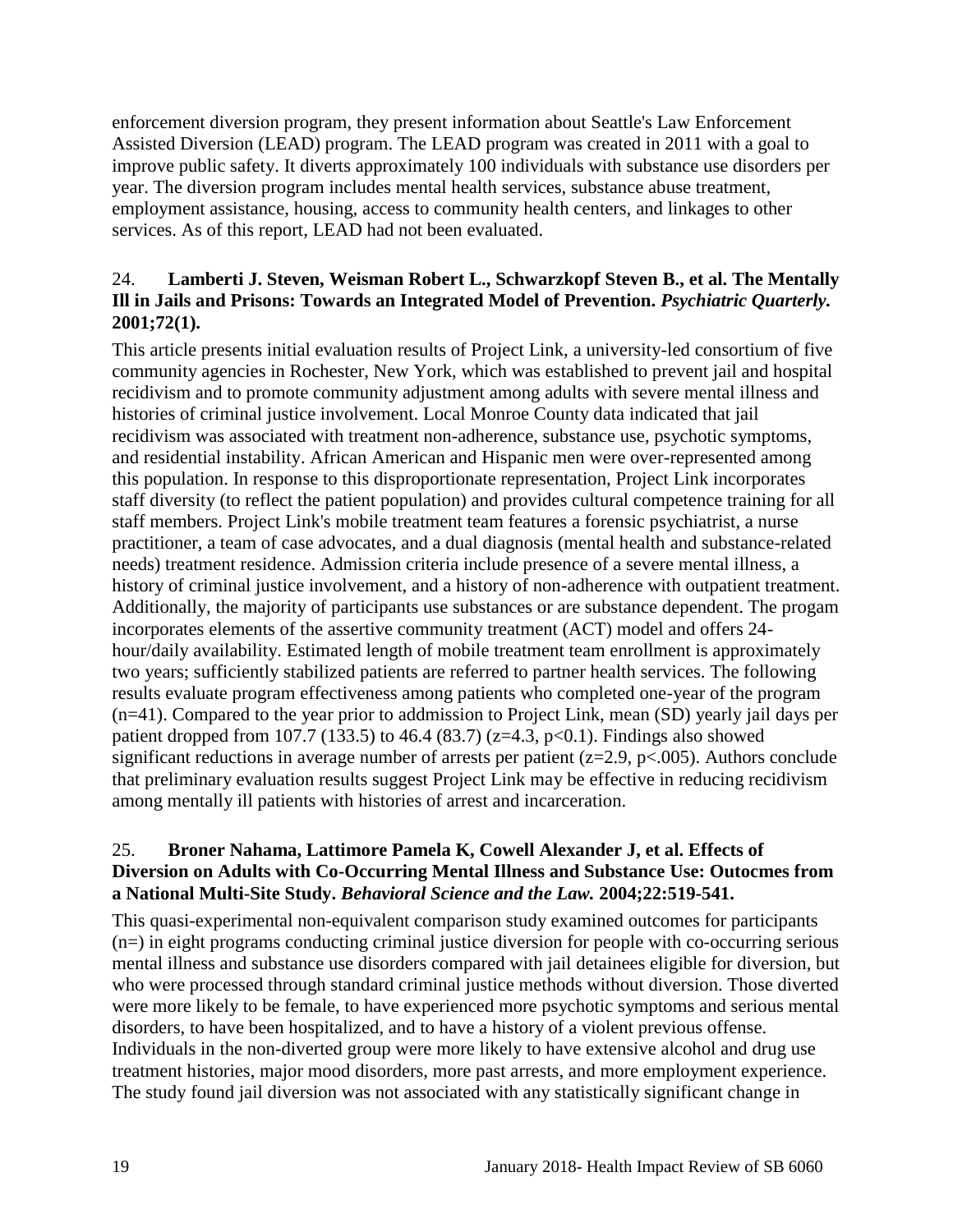criminal justice recidivism overall. However, at the 3-month follow-up, diverted participants were less likely to spend time in jail during the previous three months (10 days versus 28 days, t=14.63, p<0.001) than non-divereted participants (baseline 55 days versus 38 days for diverted and non-diverted, respectively). Additionally, results suggest that diversion resulted in increased use of services (at 3-month follow-up) and some improvements in quality of life indicators, specifically living arrangements. Overall, results indicate that persons with mental health disorders and co-occurring substance use disorders can be diverted from the criminal justice system with no increased risk for arrest during the year following the initial diversion, compared to those not diverted. Authors conclude that diversion may be an option for increasing access to services, increasing time in the community, reducing jail days, without increase in arrests, substance use, or psychiatric symptoms.

#### <span id="page-21-0"></span>26. **Shah Melissa Ford, Black Callie, Felver Barbara. Achieving Successful Community Re-Entry upon Release from Prison.Olympia Washington2013. 11.193.**

The Department of Social and Health Services prepared this report for the Washington State Department of Commerce, Community Services and Housing Division. It examines the experience of individuals (n=12,202) over a 12-month period following thier release from a Washington State Department of Corrections (DOC) facility in State Fiscal Year 2010 or 2011. Researchers found homeless ex-offenders who recieved housing assistance and transitioned to permanent housing had lower rates of criminal recidivism and higher rates of employment, Medicaid coverage, and substance abuse treatment, compared to other homeless ex-offenders. Homeless individuals who received housing assistance and exited to permanent housing had the lowest felony conviction rate (6%) compared to those who received assistance but exited to nonpermanent housing (11%), those who were homeless and did not receive housing assistance (15%), and those who did not have an identified housing need (10%). According to Washington State Patrol (WSP) data, the rate of arrest was highest for homeless ex-offenders who did not receive housing assistance (54%) and those who received assistance but exited to non-permanent housing (52%). The arrest rate was lower for ex-offenders without identified housing needs (33%) and homeless ex-offenders who received housing assistance and exited to permanent destinations (35%).

#### <span id="page-21-1"></span>27. **London A, Myers N. Race, incarceration, and health.** *Research on Aging.*  **2006;28(3):409-422.**

London and Myers conducted a review of the literature around health and other outcomes for incarcerated individuals. They highlighted research that indicates that black Americans have worse health outcomes than other racial/ethnic groups, and also are disproportionately represented in the justice system. The authors also outlined data indicating the high rates of injury in jails and prison as well as the high rates of communicable disease among incarcerated and formerly incarcerated individuals. In addition, they highlight research that indicates that incarceration is associated with lower educational attainment, lower income, higher rates of unemployment, and higher involvement in jobs with high risk of injury or exposure to hazardous working conditions. Evidence also indicates that incarceration is associated with divorce and separation of families.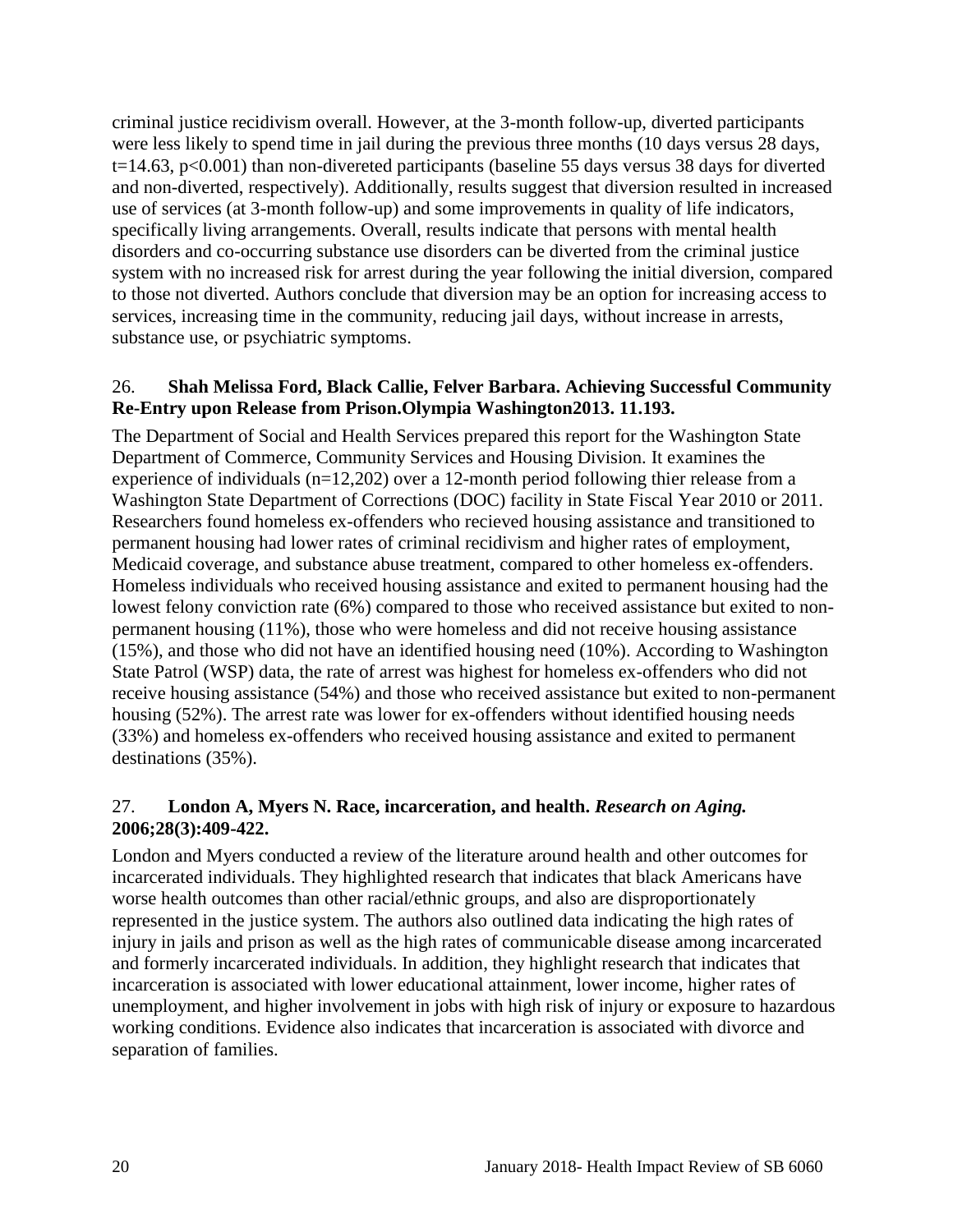## 28. **Murray J, Farrington DP, Sekol I. Children's antisocial behaivor, mental health, drug use, and educational performance after parental incarceration: A systematic review and meta-analysis.** *Psychological Bulletin.* **2012;138(2):175-210.**

Murray et al. conducted a systematic review and meta-analysis of the literature on parental incarceration and impacts on children's later mental, emotional, and social health. They identified 40 studies that met their strict inclusion criteria. The researchers pooled the odds ratios across all samples in order to determine if children with incarcerated parents had a greater risk of each outcome than children in the control group who did not have an incarcerated parent or parents. These pooled odds ratios indicated that parental incarceration was significantly associated with antisocial behavior among their children even after controlling for covariates. In some subpopulations parental incarceration was significantly associated with children's poor academic performance, poor mental health, and drug use, but this association was not significant for every subpopulation and did not always remain significant after controlling for covariates.

## 29. **Roettger ME, Boardman JD. Parental incarceration and gender-based risks for increased body mass index: Evidence from the national longitudinal study of adolescent health in the United States.** *American Journal of Epidemiology.* **2012;175(7):636-644.**

Roettger et al. analyzed data from the National Longitudinal Study of Adolescent Health (1994– 2008). The dataset included 15,558 individuals who had completed interviews for all waves of the study, including 1,205 males and 1,472 females who reported that their biologic mother or father was incarcerated. The researchers found that females who had experienced a parent being incarcerated saw greater increase in Body Mass Index (BMI) over time for than did females whose parents had not been incarcerated. This trend remained significant even after controlling for stressful life events, internalizing behaviors, and a range of individual, familial, and neighborhood characteristics.

## <span id="page-22-0"></span>30. **Swisher RR, Roettger ME. Father's incarceration and youth delinquency and depression: Examining differences by race and ethnicity.** *Journal of Research on Adolescence.* **2012;22(4):597-603.**

Swisher and Roettger analyzed data from the in-home portion of the National Longitudinal Study of Adolescent Health. Due to insufficient sample size for other racial/ethnic groups, only white, black, and Hispanic respondents were included in this study. The researchers found that among all racial/ethnic groups father's incarceration is associated with increased depression and delinquency for the children, even after controlling for other variables such as demographics and family background measures. In addition, when considering these results by race/ethnicity, the data indicate that among Hispanic respondents, having their father incarcerated is associated with a higher propensity for delinquency than among white and black respondents.

## 31. **Turney K, Wildeman C, Schnittker J. As fathers and felons: Explaining the effects of current and recent incarceration on major depression** *Journal of Health and Social Behavior.* **2012;53(4):465-481.**

Turney et al. analyzed data from the longitudinal Fragile Families and Child Wellbeing study. The researchers found that currently and recently incarcerated fathers are more likely to report a change in employment status, separation from a child's mother, a change in relationship quality,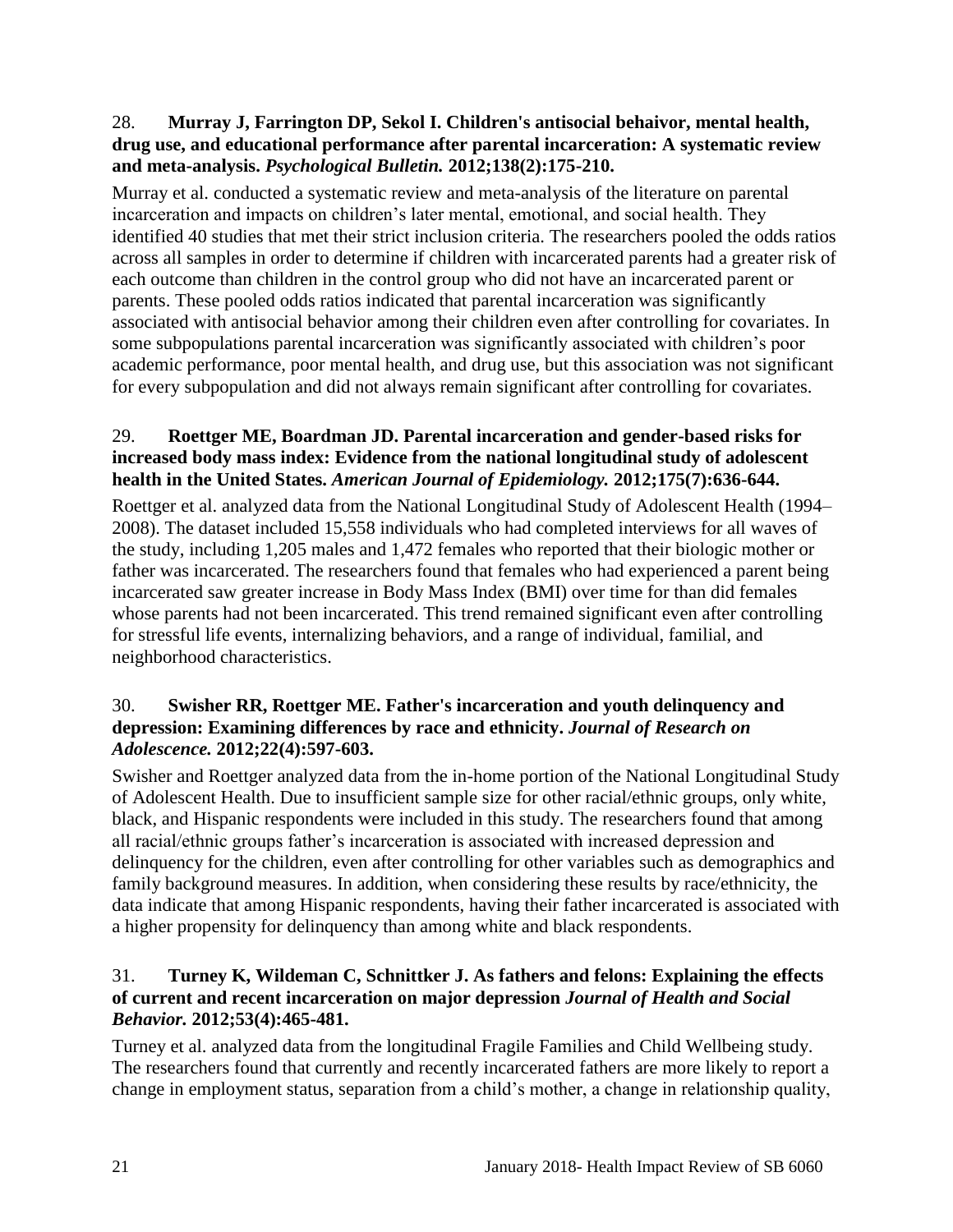and depression. The association between incarceration and depression remained significant even after controlling for variables such as demographic characteristics and history of depression.

## 32. **Wu E, El-Bassel N, Gilbert L. Prior incarceration and barriers to receipt of services among entrants to alternative incarceration programs: A gender-based disparity.** *Journal of Urban Health: Bulletin of the New York Academy of Medicine.* **2012;89(2):384-395.**

Wu et al. collected data from a random sample of adults (N=322; 83 women and 239 men) entering alternative to incarceration programs in New York City. Researchers collected data though structured interviews including information on sociodemographics, substance use, prior incarcerations, and barriers that had prevented a participant from visiting or returning to a service provider. Less than half of the participants had earned a high school diploma or GED. When analyzing collapsed data for male and female participants, they found that a greater number of prior incarcerations were significantly associated with a greater number of barriers that prevented accessing a service provider. When they analyzed the data disaggregated by sex and controlling for sociodemographic and substance use indicators, researchers found that the relationship between a greater number of prior incarcerations and greater number of service barriers experienced remained significant only for men.

## <span id="page-23-0"></span>33. **Natapoff Alexandra. Misdemeanor Decriminalization.** *Vanderbilt Law Review.*  **2015;68(4):63.**

This law review found that full decriminalization, defined as reclassification of misdemeanors as civil infractions, of non-violent offences may reduce arrests, days of incarceration, and fines associated with offenses like driving while license suspended in the third degree (DWLS 3). However, Natapoff noted outcomes may vary dependent on how local jurisdictions apply the provisions. Defendants with the resources to pay fines can terminate contact with criminal justice system quickly and without the lasting effects of a criminal record. However, because Washington State incarcerates defendants for failure to pay fines, a fine-only model may translate into jail time for indigent individuals through the use of contempt proceedings (pay or appear). Incarceration due to failure to appear may exacerbate disparities in incarceration rates by disproportionately affecting people with low-incomes and people of color who may be less likely to find the time and transportation required to appear than offenders with more time and resources. Failure to pay may also negatively impact an individual's credit rating and their ability to rent an apartment, buy a car, or secure employment. An individual's records (arrest and criminal) and/or inability to reinstate their driver's license may also negatively affect employment (current and future prospects). Jurisdictional use of citations to measure performance or fines to fund the criminal justice systems and general budgets could exacerbate disparities by further racializing enforcement and serving as a regressive tax.

## <span id="page-23-1"></span>34. **Turney Kristin. Stress Proliferation across Generations? Examining the Relationship between Parental Incarceration and Childhood Health.** *Journal of Health and Social Behavior.* **2014;55(3):302-319.**

Turney conducted a multivariate analysis that incorporates children into the stress process paradigm to examine the relationship between parental incarceration and children's health. The author used data collected through the 2011-2012 National Survey of Children's Health (NSCH), a cross-sectional probability sample of non-institutionalized children ages 0-17 years in the U.S.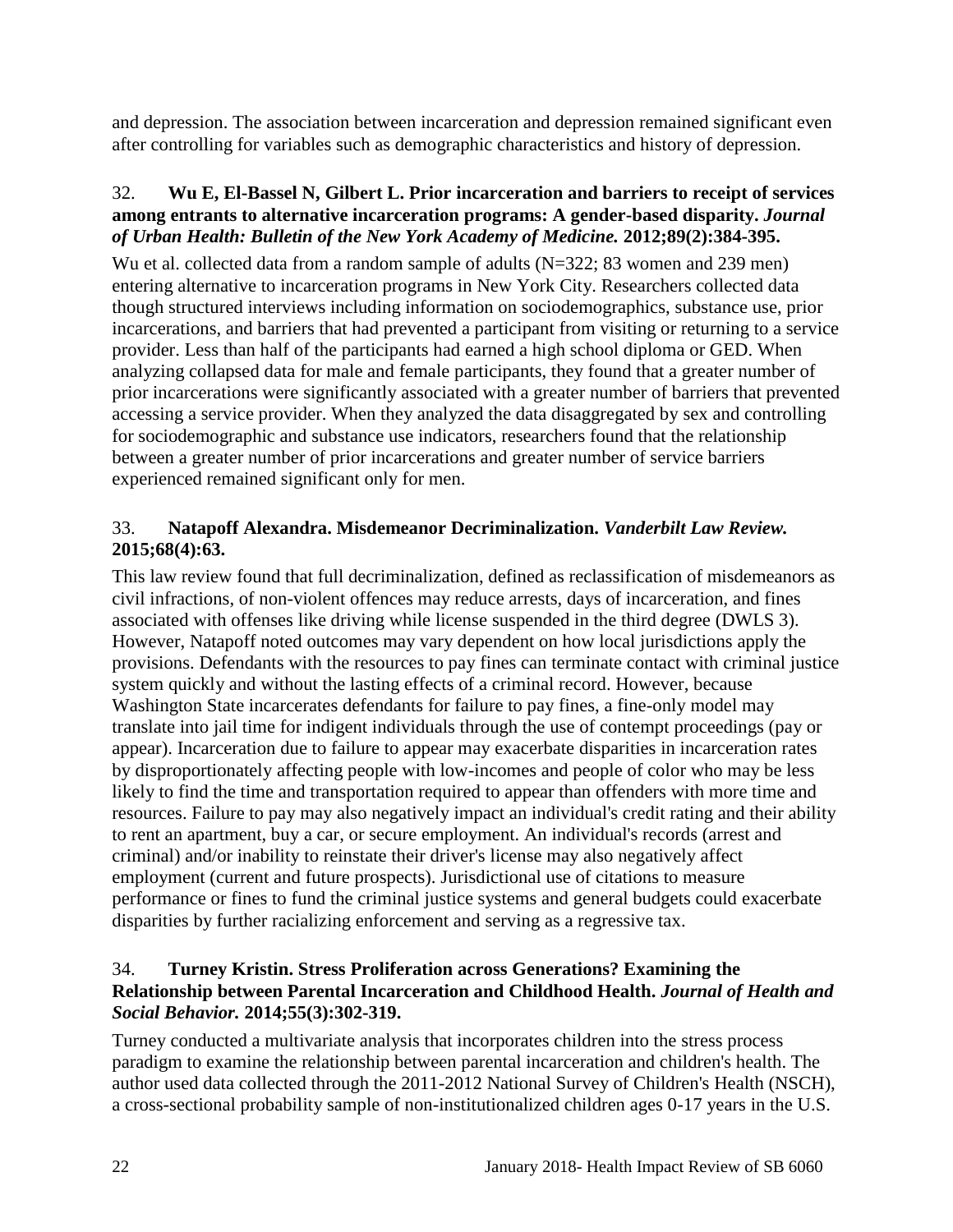Adjusted for demographic, socioeconomic, and familial characterstics, the analyses show parental incareceration is independently associated with 5 of 19 health conditions considered: learning disabilities, Attention Deficit Disorder/Attention Deficit Hyperactivity Disorder, behavioral or conduct problems, developmental delays, and speech or language problems. Results suggest parental incarceration is more detrimental to behavioral or conduct problems and developmental delays than parental divorce or separations. Findings add to the literature that children's health disadvantages may be an unintended consequence of mass incarceration. In addition, household member mental health problems are associated with 15 of 19 indicators of children's health. The use of a cross-sectional dataset made it impossible to determine whether the assocation is due to shared genetics, shared environments, or some combination of the two. Further research is needed to determine how mental health, incarceration, and children's mental health are associated.

## <span id="page-24-0"></span>35. **Behavioral Risk Factor Surveillance System. 2016; Available at: [https://www.cdc.gov/brfss/brfssprevalence/.](https://www.cdc.gov/brfss/brfssprevalence/) Accessed.**

Behavioral Risk Factor Surveillance System (BRFSS) data from 2016 highlight disparities in mental health. For Washington State, survey participants who reported their race/ethnicity as American Indian/Alaskan Native were more likely than any other racial/ethnic group to be told that they have a form of depression. For example, 31.0% (CI 95% 22.1-40.0%) of AI/AN participants compared to 22.7% (CI 95% 21.7-23.6%) of White participants were told they have a form of depression. Data also show that lower income participants were more likely to be told they have a form of depression. In Washington State, 36.9% (CI 95% 32.7-41.1%) of participants that made less than fifteen thousand dollars per year experienced depression compared to 17.2% (CI 95% 16.1-18.3%) of participants making greater than 50 thousand dollars per year.

## 36. **Prevention Centers for Disease Control and. Youth Risk Behavior Surveillance-United States, 2015.** *Morbidity and Mortality Weekly Report.* **2015;65(6).**

Youth Risk Behavior Surveillance System (YRBSS) data from 2015 indicate that nationally, 17.7% of students had seriously contemplated attempting suicide during the 12 months before the survey. Overall, Hispanic students were more likely than their White or Black peers to have considered attempting suicide (18.8% [CI 95% 17.1-20.7%]) or made a suicide plan (15.7% [CI 95% 14.2-17.4%]). Although the City of Seattle has participated in this survey in past years, neither the City of Seattle nor Washington State participated in this survey in 2015.

## 37. **Peteet B. J. Psychosocial risks of prescription drug misuse among U.S. racial/ethnic minorities: A systematic review.** *J Ethn Subst Abuse.* **2017:1-33.**

Prescription drug misuse (PDM) is the leading cause of accidental death in the U.S. One in five Americans report at least one lifetime incident of PDM. PDM has been studied extensively, yet there is limited inclusion of racial/ethnic minorities due to purportedly lower rates of PDM. However, health disparate groups often face more detrimental consequences of substance abuse including behavioral, social, and medical/mental health (e.g., injury, HIV/AIDS, incarceration, educational attainment, and comorbidity). Failing to characterize risk factors for and consequences of PDM in racial/ethnic minorities may mask the disproportionate negative impact of this epidemic. This systematic review of three research indexes revealed 28 peer-reviewed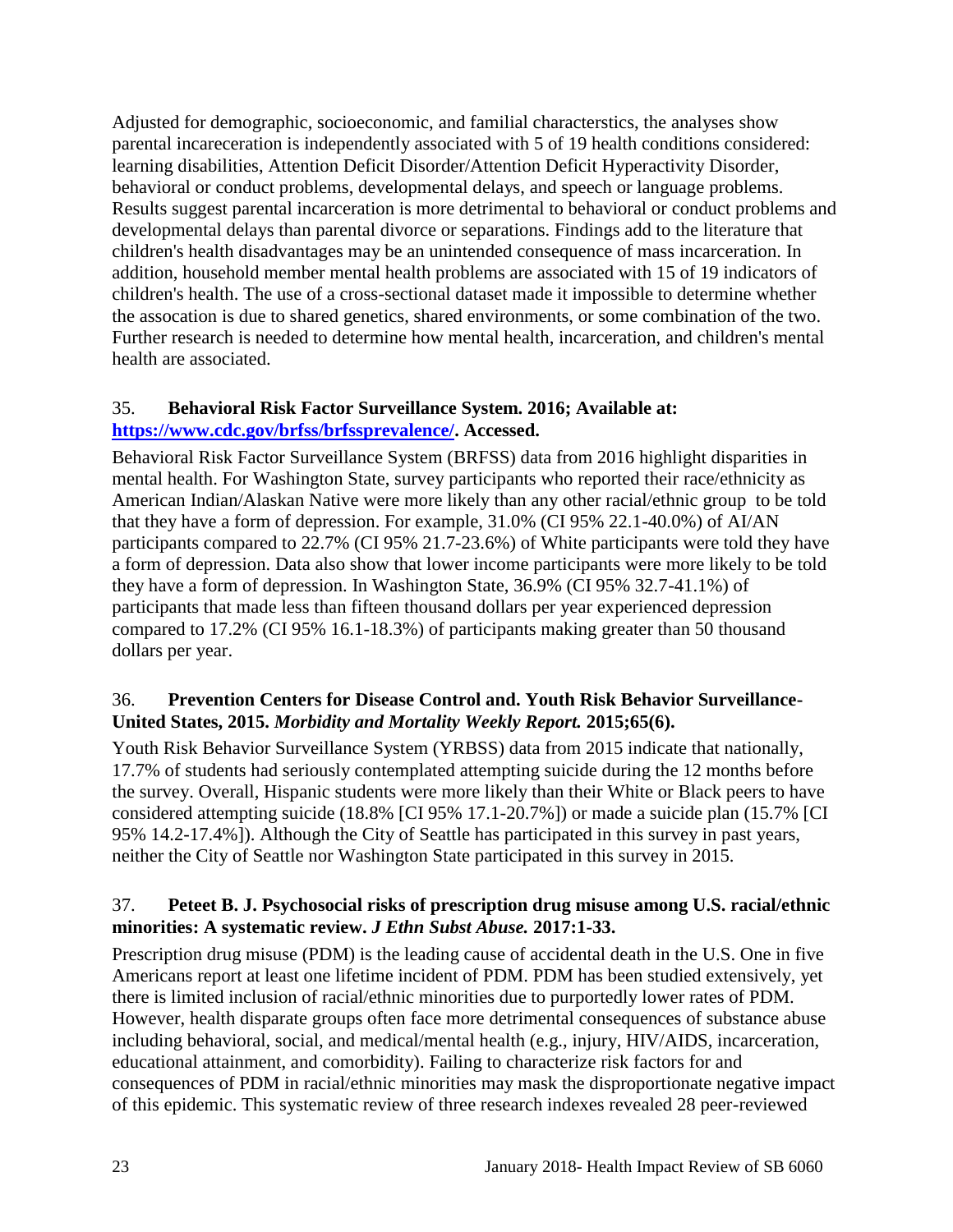studies published on PDM in racial/ethnic minority adults. Results indicated a high prevalence of PDM among veterans, bisexual and gay young adults, and substance abusers compared to the general population. Demographic correlates of PDM included younger age, male gender, less educated, unmarried, and those with health/emotional issues. Rates of PDM in demographically vulnerable populations suggest that broadening inclusiveness in PDM research, interventions, and clinical practice is imperative.

## 38. **McGuire T. G., Miranda J. New evidence regarding racial and ethnic disparities in mental health: policy implications.** *Health Aff (Millwood).* **2008;27(2):393-403.**

McGuire and Miranda provide a review of the literature on racial/ethnic disparities in mental health. They cite evidence up through 2008 indicated that most communities of color reported lower rates of lifetime mental disorders than white communities. In contract to these findings, the authors cite evidence that when individuals of color do experience mental health issues they suffer from more persistent, numerous, and severe symptoms than their white counterparts. In addition the authors cite evidence that communities of color do experience higher rates of some mental health disorders (e.g. African Americans had higher rates of schizophrenia and Native Americans suffered from higher rates of posttraumatic stress disorder than Caucasians). The authors also provide evidence that communities of color are less likely to receive needed treatment and more likely to receive poor-quality care when they do receive treatment. In addition, this article mentions the possibility that underdiagnoses of some racial/ethnic groups and over-diagnosis of other racial/ethnic groups for mental health disorders may lead to a misrepresentation of the rates and an inaccurate presentation of possible disparities in prevalence.

## 39. **Maura J., Weisman de Mamani A. Mental Health Disparities, Treatment Engagement, and Attrition Among Racial/Ethnic Minorities with Severe Mental Illness: A Review.** *J Clin Psychol Med Settings.* **2017;24(3-4):187-210.**

Maura and Weisman conducted a systematic review of 131 articles to look at differences in mental health services by race/ethinicty for individuals with severe mental illness (e.g. schizophrenia, bipolar disorder, major depressive disorder, etc.). Overall, they concluded that racial/ethnic minorities with severe mental illness experience significant disparities in mental health diagnosis, quality of service, illness outcomes, and treatment adherence. For example, they present a study that concluded that race was the strongest predictor for schizophrenia diagnosis, with Blacks more likely to be diagnosed with schizophrenia than their White counterparts. They also found a signficant amount of literature demonstrating that Blacks with severe mental illness were more likely than Whites to be involuntarily hospitalized, use crisis services, and be referred to treatment by law enforcement. The authors provide conclusions and information for each of the 131 articles, discuss general trends in the literature, and present sociocultural variables (e.g. trust in health professionals, religion/spiritual values, and family involvement) that may mediate the relationship between race/ethnicity and mental health services.

## <span id="page-25-0"></span>40. **Dumont Dora M., Allen Scott A., Brockmann Bradley W., et al. Incarceration, community health, and racial disparities.** *Journal of Health Care for the Poor and Underserved.* **2013;24:78-88.**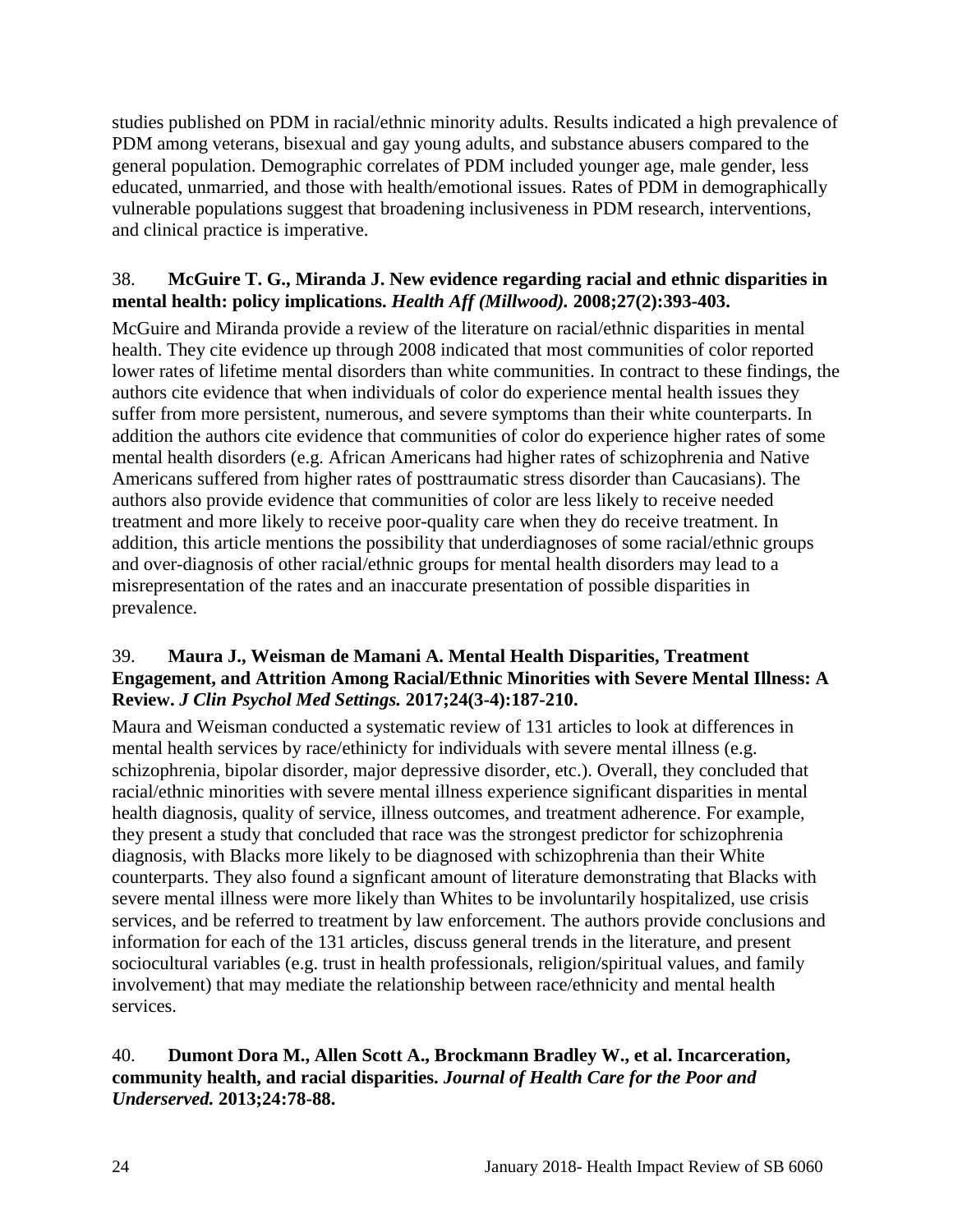Dumont et al. present an evidence-based commentary about the social determinants of incarceration and inmate morbidity and mortality within the context of health disparities in the United States. Data indicates that over half of inmates in the U.S. have a mental health issue and between 16-24% experience serious mental illness, a percentage much higher than the 5-7% estimate nationally. Further, many inmates experience co-morbidities in addition to mental illness such as untreated substance dependence and addiction. The authors also discuss potential mechanisms for the ways in which incarceration perpetuates health disparities, particularly among black, Hispanic, and low-income populations who are disproportionately represented in the criminal justice system compared to their counterparts. Upon release from prison, data shows that former prisoners experience homelessness at a rate higher than the general population. Former prisoners also experience challenges with gaining education, employment, public assistance, and health insurance. These challenges all threaten an individuals ability to regain stability following incarceration and can have lasting impacts on their mental and physical health.

## <span id="page-26-1"></span>41. **Health of Washington State: Mental Health. Washington State Department of Health;2008.**

Washington Behavioral Risk Factor Surveillance System (BRFSS) data from 2004-2006 indicate that American Indians and Alaska Natives and non-Hispanic black individuals reported significantly higher rates of poor mental health compared to other groups. These relationships persisted after adjusting for additional factors such as age, income, and education. Washington BRFSS data also show an association between lower annual household income and poor mental health, a relationship that was also shown with education. It is well understood that mental health is also closely related to other areas such as employment opportunities, physical health, substance abuse. This report also highlights a Washington state study from 2002 that reveal that 16% of individuals in the state who were receiving publicly funded mental health services had at least one felony conviction, a rate over twice that of the general population.

## <span id="page-26-0"></span>42. **Harris Alexes, Evans Heather, Beckett Katherine. Drawing blood from stones: Legal debt and social inequality in the contemporary United States.** *American Journal of Sociology.* **2010;115 (6):1753-1799.**

Harris et al. analyze national and Washington state-level data to better understand the social and legal consequences of legal financial obligations (LFOs). The authors present a brief history of the use of monetary sanctions and the ways that they have changed over time. Findings show that the use of monetary sanctions is growing in the U.S. and that the dollar value assessed is substantial compared to expected earnings, which is something courts are supposed to consider when assessing LFOs but rarely do. These sanctions create long-term debt that has negative consequences such as: loss of income and heightened stress; constraint on opportunities for growth such as housing, education, and employment; and potential for further warrants, arrest, and reincarceration as a result of nonpayment. The authors conclude that additional research is necessary to better understand the magnitude of the legal debt that is created by the entire criminal justice system.

## 43. **Harris Alexes. A Pound of Flesh: Monetary Sanctions as Punishment for the Poor. New York: Russell Sage Foundation; 2016.**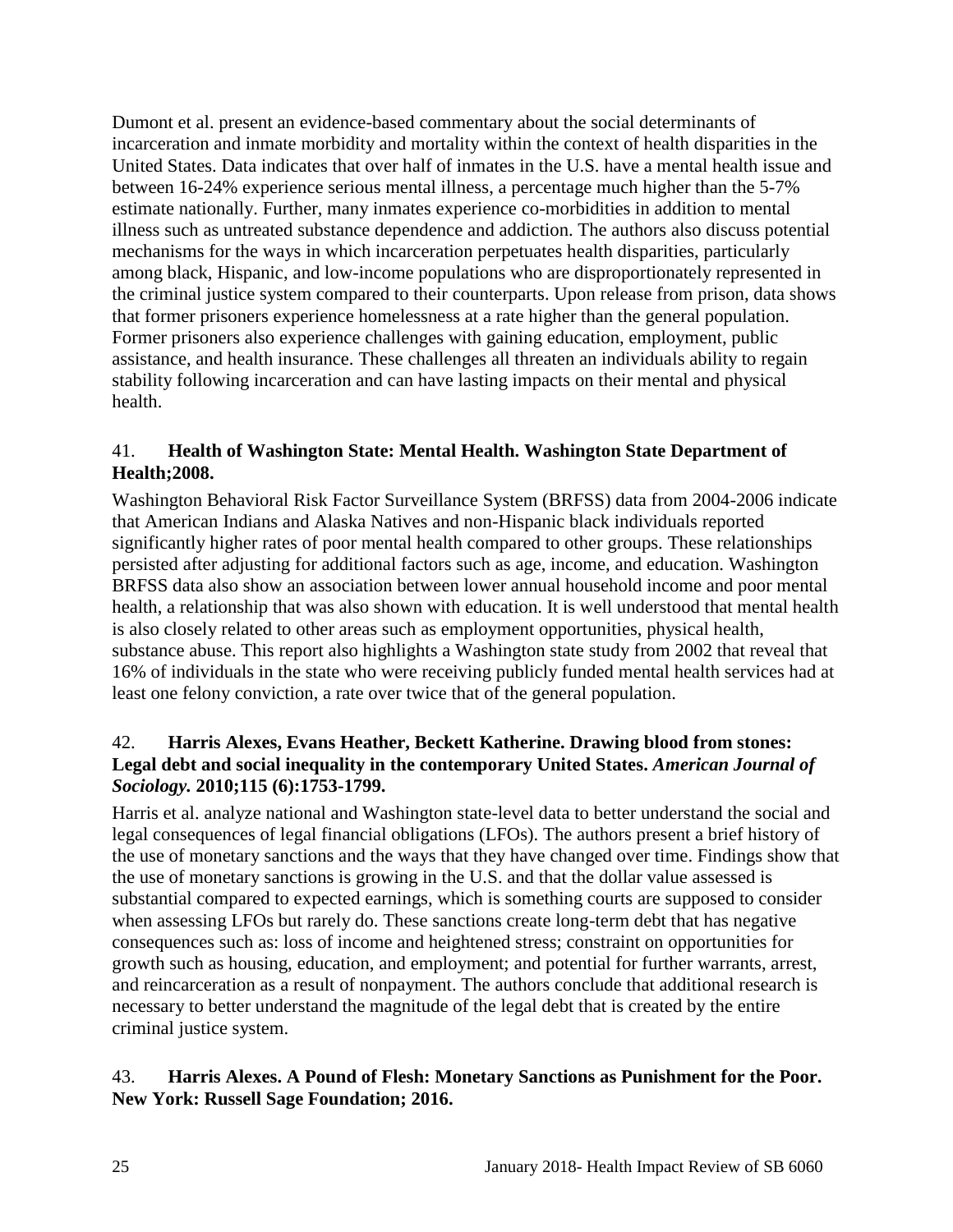The focus of this book, written by sociologist Alexes Harris, is the rise of monetary sanctions as a tool of the criminal justice system and the ways in which these sanctions marginalize and penalize the poor. While Harris presents data from across the United States, she focuses her analysis on the court practices of five counties in Washington State. In order to illustrate how these monetary sanctions are perpetuating inequality, Harris draws conclusions from quantitative and qualitative data including sentencing data, legal documents, court hearing observations, and eighty-nine interviews with judges, clerks, attorneys, and defendants. Harris further uses this evidence to support two main arguments throughout the book: "(1) monetary sanctions imposed by the criminal justice system create and sustain inequality in the United States and, (2) the system of monetary sanctions is enforced by criminal justice bureaucrats whose discretion is shaped by a culture of accountability."

## 44. **Prison Policy Initiative. Washington Profile. 2010; Available at: [http://www.prisonpolicy.org/profiles/WA.html.](http://www.prisonpolicy.org/profiles/WA.html) Accessed September 13, 2016.**

This webpage provides data on incarceration in Washington from 2010. Data show that the rate of incarceration in the state has been growing since the late 1970's and in 2010, there were approximately 139,000 people behind bars of under criminal justice supervision in the state. Racial disparities are present in the Washington criminal justice system as well. In 2010, black, Hispanic, and American Indian/Alaska Native individuals made up 18%, 14%, and 5% of persons in Washington prisons and jails although they made up only 4%, 11%, and 2% of the total Washington population, respectively.

## 45. **Greenberg G.A., Rosenheck, R.A. Jail Incarceration, Homelessness, and Mental Health: A National Study.** *Psychiatric Services.* **2008;59(2):170-177.**

Greenberg and Rosenheck analyzed data from a national survey of jail inmates to determine the relationship between incarceration, homelessness, and mental health. The study used data from the 2002 Survey of Inmates in Local Jails conducted by U.S. Department of Justice. The authors found that 15.3% of the U.S. jail population had experienced homelessness in the year before incarceration. This rate is much higher than homeless rates for the general population. Compared to inmates that had not experienced homelessness, inmates who had experienced homelessness were more likely to have been jailed for a property crime, have past involvement with the criminal justice system, have mental health and substance use concerns, have lower levels of education, and have been unemployed. The authors concluded that homelessness increases the risk of incarceration, and incarceration increases the risk of homelessness. This relationship is mediated by mental health and substance use concerns.

## <span id="page-27-0"></span>46. **Bharel M, Creaven B, Morris G, et al. Health Care Delivery Strategies: Addressing Key Preventive Health Measures in Homeless Health Care Settings. Nashville: Health Care for the Homeless Clinicians' Network, National Health Care for the Homeless Council, Inc.;2011.**

Bahrel et al. present data and evidence-based recommendations in regards to clinical practices for preventive care for individuals who are homeless or marginalized. To create this report, clinicians from the Health Care for the Homeless (HCH) Clinicians' Network created a Preventive Medicine Task Force (PMTF). This task force conducted a literature review and further evaluated the U.S. Preventive Services Task Force (USPSTF) recommendations for their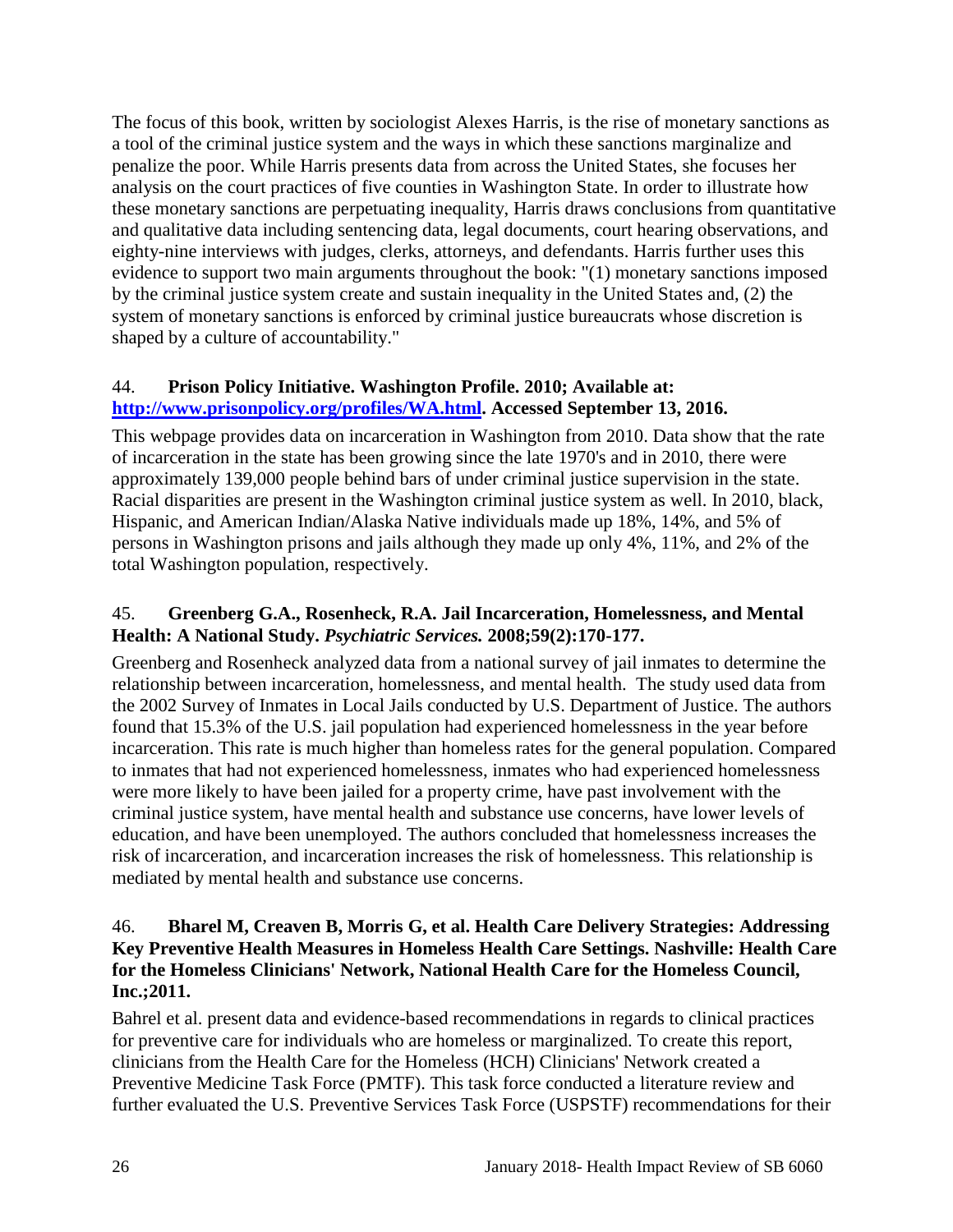potential impacts and barriers for persons experiencing homelessness. Evidence from the literature review shows that in addition to health issues such as nutrition disorders, higher rates of respiratory disorders, skin and dental problems, infectious diseases, and injuries due to environmental exposure, accident and violence, individuals experiencing homelessness also have high rates of mental illness. The National Alliance to End Homelessness estimates that, "approximately 50% of individuals experiencing homelessness have mental health issues, of which approximately 25% have serious mental disorders, including chronic depression, bipolar disorder and schizophrenia." Further, due to inadequate access to health care services, many individuals experiencing homelessness do not receive proper preventive care such as screening and treatment for chronic illness. Finally, based on the USPSTF recommendations and data from the literature, the authors put forth their own set of recommendations that they believe will contribute to the highest impact of care within homeless health care settings.

## 47. **Washington State Health Assessment. Washington State Department of Health;2018.**

In this draft of the 2018 State Health Assessment, death certificate data from 2012-2016 indicate that American Indian/Alaska Natives(AI/AN) had the highest drug overdose death rate followed by Blacks and whites. The authors discuss that, "In 2016, there were 4.5 times as many hospitalizations and nearly 11 times the number of visits to emergency departments for drug overdose compared to the number of deaths. In addition, many nonfatal overdoses are not treated at a hospital and, therefore, are not counted in currently available data."

## 48. **Northwest Portland Area Indian Health Board. American Indian/Alaska Native Community Health Profiles: Washington Substance Abuse.2014.**

The Northwest Portland Area Indian Health Board analyzed Washington state death certificate data for 2006-2010 and corrected for misclassification of AI/AN individuals using the Improving Data & Enhancing Access – Northwest Project. These data indicate that prescription opioid pain relievers contributed to 2.9% of deaths among AI/AN populations and 1.1% of deaths among non-Hispanic white populations. This report does not indicate if these differences are statistically significant.

## 49. **Centers for Disease Control and Prevention. Morbidity and Mortality Weekly Report November 1, 2011. Vital Signs: Overdoses of Prescription Opioid Pain Relievers-- United States, 1999-2008.2011.**

The Centers for Disease Control and Prevention analyzed 2008 National Vital Statistics data and found that AI/AN populations had the highest age-adjusted rates of overdose deaths from opioid pain relievers with rates for non-Hispanic white populations being nearly as high. These rates were nearly three times higher than those for black and Hispanic white populations. The authors cite two studies which indicate that these death rates mirror the non-medical and medical use of opioid pain relievers by subpopulations. Vital statistic data is subject to limitations such as misclassification of race/ethnicity and cause of death on death certificates.

## 50. **Washington State Department of Health. Vital Statistics Data.2011-2013.**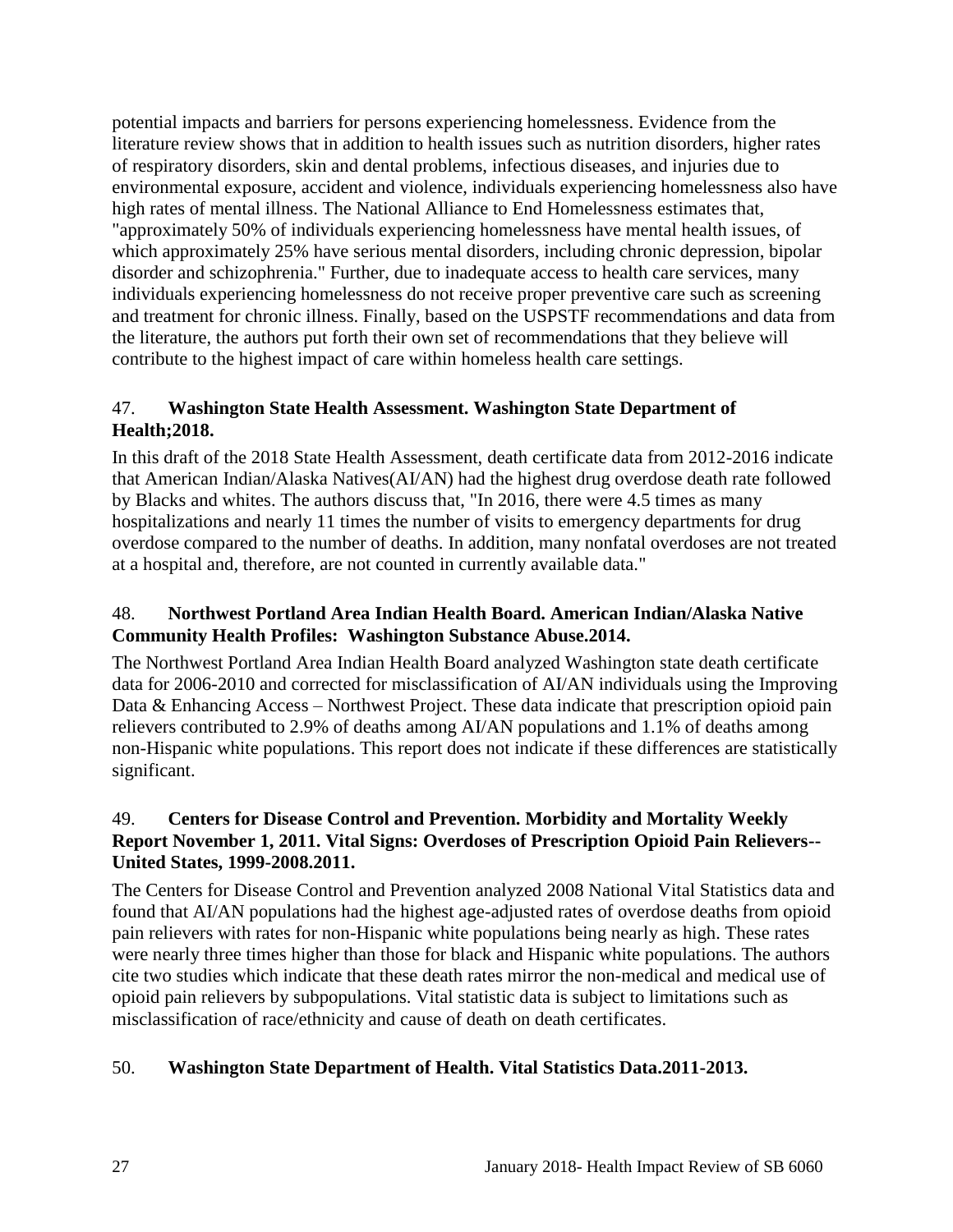Vital statistics data indicate that between 2011 and 2013 in Washington state, 1,176 individuals died of prescription opioid overdose and 658 individuals died of non-prescription opioid overdose. American Indian/Alaska Natives (AI/AN) were significantly more likely than any other racial/ethnic group to be victims of fatal overdoses from both prescription and nonprescription opioids. The AI/AN population had an age-adjusted rate almost three times higher than that for the overall population. The numbers for the Native Hawaiian and Other Pacific Islander population were too low to calculate the rates for both prescription and non-prescription as were the numbers for the Asian population for non-prescription. Rates were calculated per 100,000, age-adjusted for the United States 2000 population. The data also show a steady increase in the number of opioid overdose deaths for all populations between 1995 and 2013 with a larger increase among prescription-related overdose deaths. The rate increased from an age-adjusted death rate for all opioids of 3.3/100,000 (95% CI 2.9-3.8/100,000) in 1995 to 8.6/100,000 (7.9-9.3/100,000) in 2013. It is important to note the potential limitations of death certificate data such as possible misclassification of both race/ethnicity and cause of death. The age-adjusted rates for 2011-2013 were as follows for opioid overdose deaths:

## 51. **Poel A. Health of Washington State Report: Mortality and Life Expectancy. Data Update 2015. Washington State Department of Health;2015.**

Poel presents Washington state data on mortality and life expectancy. The data show that ageadjusted death rates were higher in Washington census tracks with higher poverty rates. The state data also show that American Indian/Alaska Natives, Native Hawaiian/Other Pacific Islanders, and black residents had the highest age-adjusted death rate and shortest life expectancy at birth compared to other groups in the state.

## <span id="page-29-0"></span>52. **Kemple Angela. Health of Washington State Report: Diabetes. Washington State Department of Health;2016.**

Kemple presents data from Washington regarding diabetes in the state. Washington data from the Behavioral Risk Factor Surveillance System (BRFSS) from 2012-2014 show that among adults, the percentage of persons with diabetes increased as household income decreased. This relationship was also true for education. Further, BRFSS data also show that age-adjusted diabetes prevalence is highest among those who are Hispanic, American Indian/Alaska Native, and black.

## 53. **Serafin M. Health of Washington State Report: Self-reported Health Status. Data Update 2016. Washington State Department of Health;2016.**

Serafin presents data from Washington state on self-reported health status. The data show that after accounting for age, education, race and ethnicity, household income was a strong predictor of self-reported health status. Health status varied by race and ethnicity, with close to 35% of Hispanics, 30% of American Indian/Alaska Natives, and 20% of Native Hawaiian/Other Pacific Islander reporting fair or poor health. Washington Behavioral Risk Factor Surveillance System (BRFSS) data from 2012-2014 also show that education was a strong predictor of self-reported fair or poor health after adjusting for age.